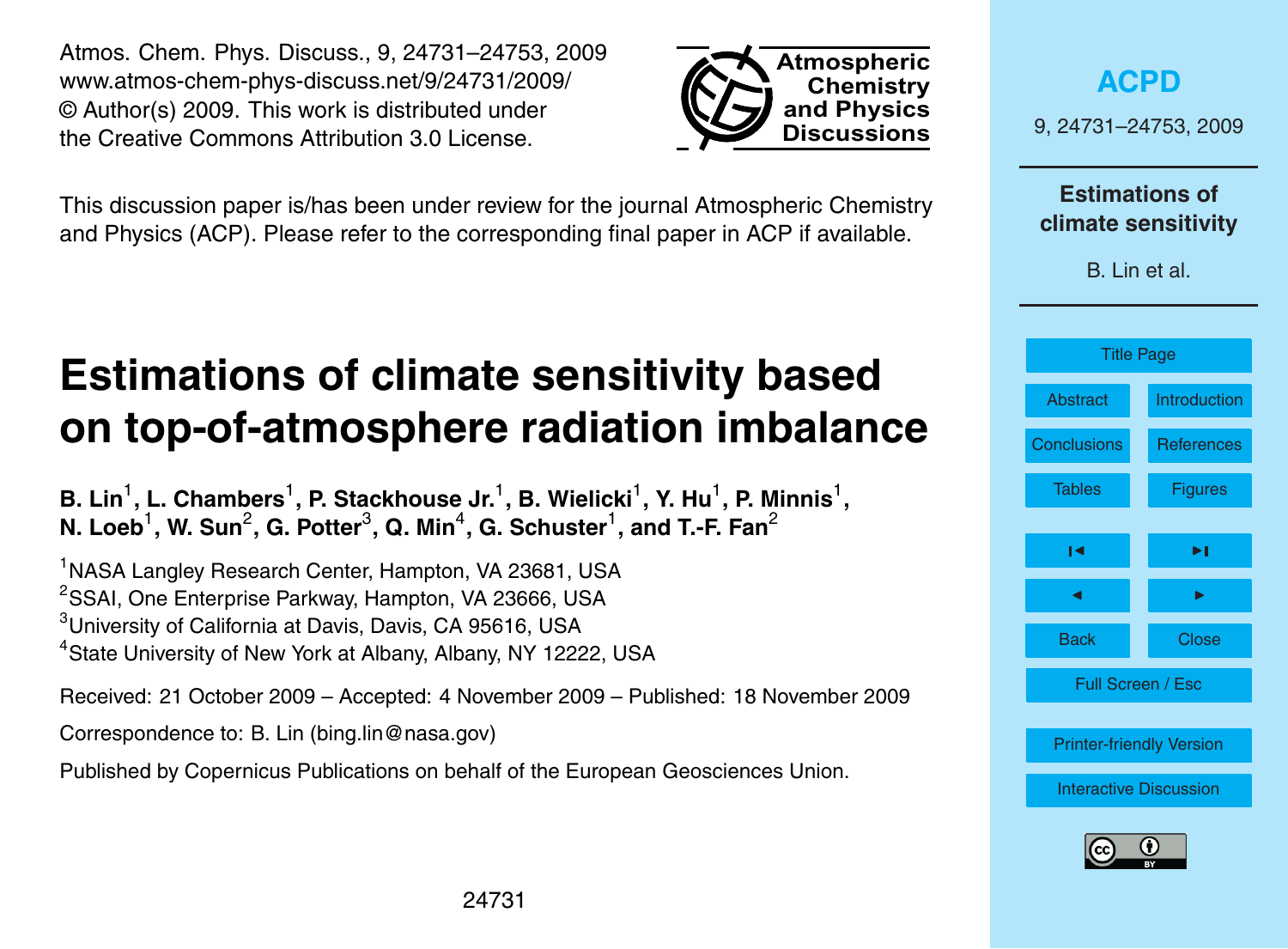### <span id="page-1-0"></span>**Abstract**

Large climate feedback uncertainties limit the accuracy in predicting the response of the Earth's climate to the increase of  $CO<sub>2</sub>$  concentration within the atmosphere. This study explores a potential to reduce uncertainties in climate sensitivity estimations us-

- <sup>5</sup> ing energy balance analysis, especially top-of-atmosphere (TOA) radiation imbalance. The time-scales studied generally cover from decade to century, that is, middle-range climate sensitivity is considered, which is directly related to the climate issue caused by atmospheric  $CO<sub>2</sub>$  change. The significant difference between current analysis and previous energy balance models is that the current study targets at the boundary con-10 dition problem instead of solving the initial condition problem. Additionally, climate system memory and deep ocean heat transport are considered. The climate feedbacks
- are obtained based on the constraints of the TOA radiation imbalance and surface temperature measurements of the present climate.
- Currently, there is a lack of high accuracy measurements of TOA radiation imbalance. <sup>15</sup> Available estimations indicate that TOA net radiative heating to the climate system is about 0.85 W/m<sup>2</sup>. Based on this value, a positive climate feedback with a feedback coefficient ranging from  $-1.3$  to  $-1.0$  W/m<sup>2</sup>/K is found. The range of feedback coefficient is determined by climate system memory. The longer the memory, the stronger the positive feedback. The estimated time constant of the climate is large (70∼120 <sup>20</sup> years) mainly owing to the deep ocean heat transport, implying that the system may be not in an equilibrium state under the external forcing during the industrial era. For
- the doubled-CO<sub>2</sub> climate (or 3.7 W/m<sup>2</sup> forcing), the estimated global warming would be 3.1 K if the current estimate of 0.85 W/m<sup>2</sup> TOA net radiative heating could be confirmed. With accurate long-term measurements of TOA radiation, the analysis method
- <sup>25</sup> suggested by this study provides a great potential in the estimations of middle-range climate sensitivity.

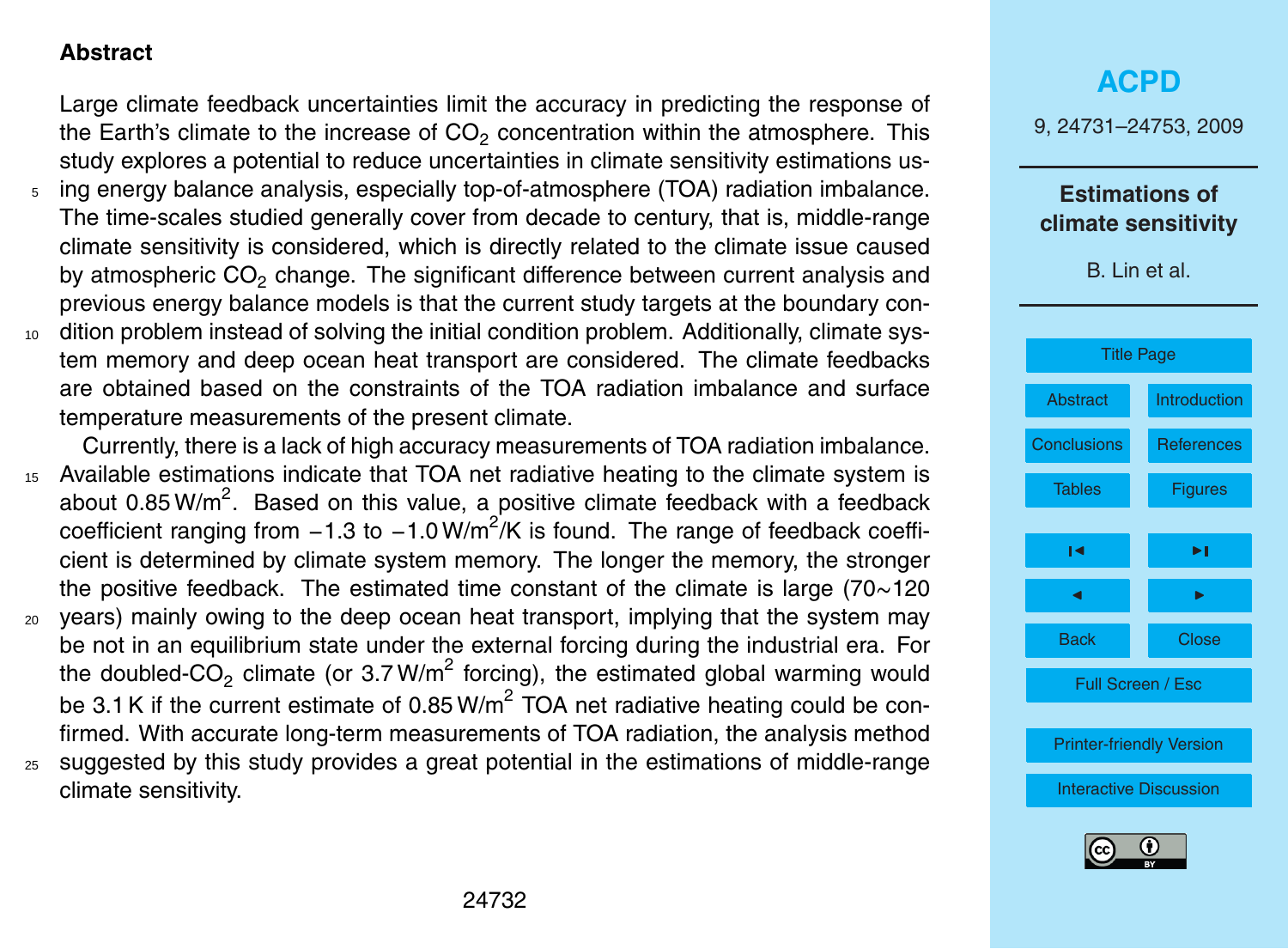### <span id="page-2-0"></span>**1 Introduction**

Large climate feedback uncertainties limit the ability of current general circulation models (GCMs) to predict the climate system change, including the response of the Earth's climate to the increase of  $CO<sub>2</sub>$  concentration within the atmosphere. Current esti-

 $_{5}$   $\,$  mates of global mean temperature increases for a doubled-CO $_{2}$  (2 $\times$ CO $_{2})$  atmosphere range from ∼1.0 K up to more than 10 K (IPCC, 2007), which has remained virtually unchanged for three decades. This wide envelope of climate projections is an obvious result of the intrinsic sensitivity of climate prediction systems to the climate feedback coefficient (Roe and Baker 2007). Development of advanced methods to reduce the <sup>10</sup> large feedback uncertainties is critical and urgent for both climate sciences and socioeconomic policies.

Most projections of future climate scenarios are based on GCM results. Complicated non-linear processes of the atmosphere, land, ocean, cryosphere, biosphere, and human activities, make the GCM simulated results difficult to understand. Incomplete

<sup>15</sup> knowledge of these processes, especially those related to clouds and precipitation, causes considerable differences in parameterizations and representations of physical, chemical and biological processes in individual GCMs. This, in turn, generates large differences in projected climate feedbacks and responses.

Another way of predicting the climate change for a  $2 \times CO<sub>2</sub>$  atmosphere is to build <sup>20</sup> simplified or idealized models that focus on the variations of fundamental physical processes of the Earth's climate system. Among these simplified/idealized models, energy balance models based on perturbation theory have been used for decades. These idealized models generally solve linear differential equations (LDEs) that account for the basic climate mean state, forcing, and response. Early investigations

<sup>25</sup> (e.g., Dickinson, 1981; Hansen et al., 1984; Manabe et al., 1990) lacked specific information within the solutions of these LDEs owing to insufficient knowledge of the climate feedbacks, climate transition time scales, and heat reservoirs. Based on energy balance approach, Schwartz (2007) recently estimated the climate effective heat capacity,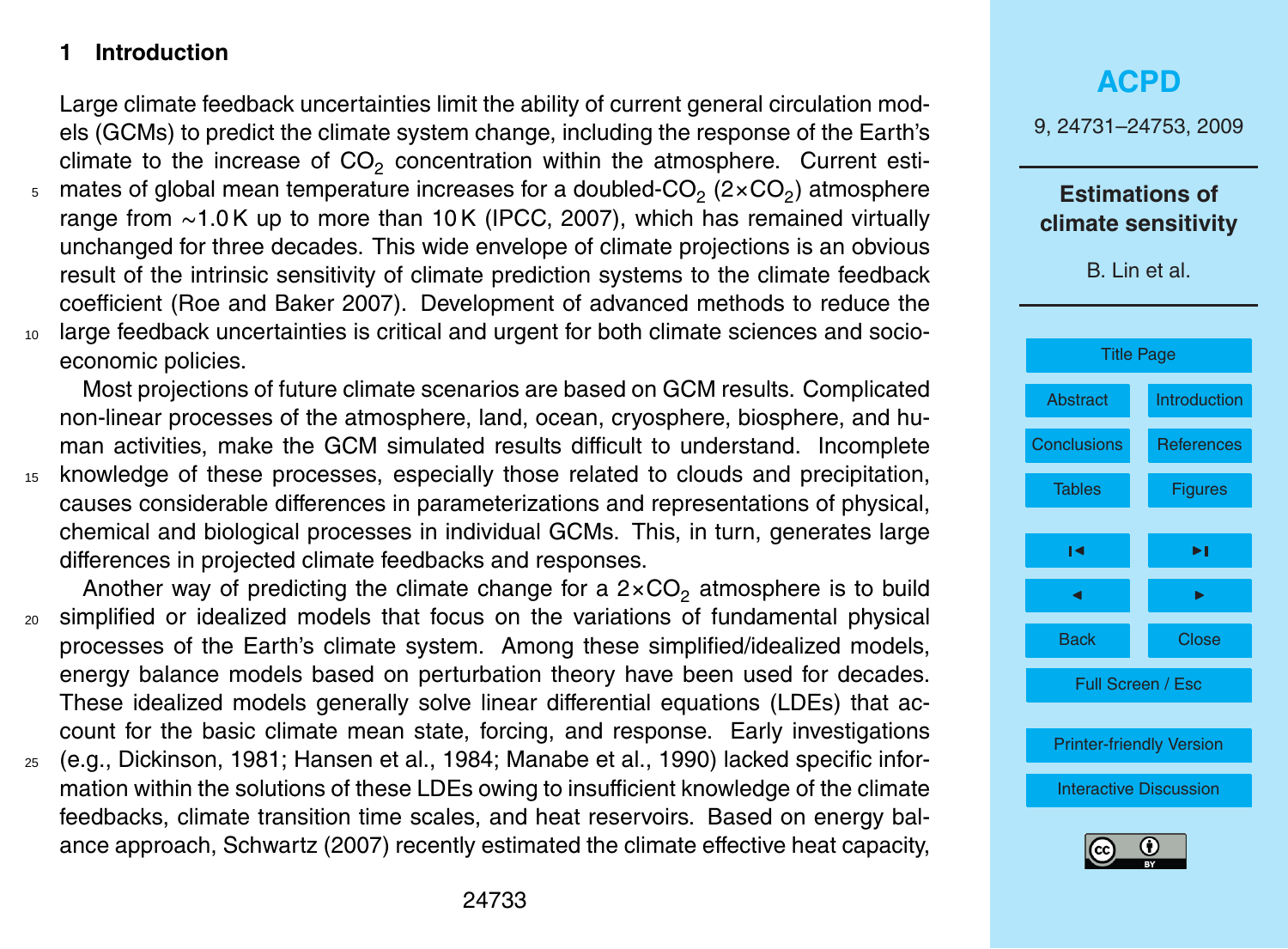time constant and feedback coefficient from ocean heat storage and surface temperature measurements. The climate response time scale he found is generally about 5 years when an autoregressive technique was applied to the autocorrelation function of the detrended surface temperature measurements. This response time scale of global

- <sup>5</sup> surface temperature results in that the climate system may have a feedback close to that of blackbody emission to the external forcing mainly caused by the  $\mathsf{CO}_2$  increase in the atmosphere, because a relatively short equilibrium time period is needed. The short response can also be a direct result of an energy balance analysis that only considers a small heat capacity of the climate system (such as that of only the mixed layer
- <sup>10</sup> of ocean). Although only the temperature of the ocean mixed layer is linearly related to surface temperature, the climate forcing driving the variations of the surface temperature heats not only the ocean mixed layer but also the deep ocean owing to oceanic vertical heat transport. This heat transport process would significantly increase the time constant of the climate system. Actually, the autocorrelation function of the sur-
- <sup>15</sup> face temperature measurements is non-integrable (or non-convergent) even when the time lag reaches as long as 20 years, indicating that the integral of the autocorrelation function cannot provide a reliable estimate of the time constant (Von Storch, 2004). The non-integrable feature of the autocorrelation of the observed temperature data implies that the surface temperature data series may be not long enough to describe the
- <sup>20</sup> actual climate system under current transient conditions if an autoregressive technique is used. Besides this short time scale issue, previous energy balance analyses tried to solve an initial condition problem of LDEs, while the climate prediction for the increasing  $CO<sub>2</sub>$  atmosphere is clearly a boundary condition problem. Furthermore, the climate feedbacks should include not only short-term (including instantaneous) responses but
- <sup>25</sup> also longer time scale (or historical) responses because the climate generally has certain memories, which are omitted in these energy balance models.

With the problems in the estimation of climate feedbacks, especially for GCMs and idealized energy balance models, innovative methods in determining climate sensitivity are needed as called for by Aires and Rossow (2003). This study explores a potential

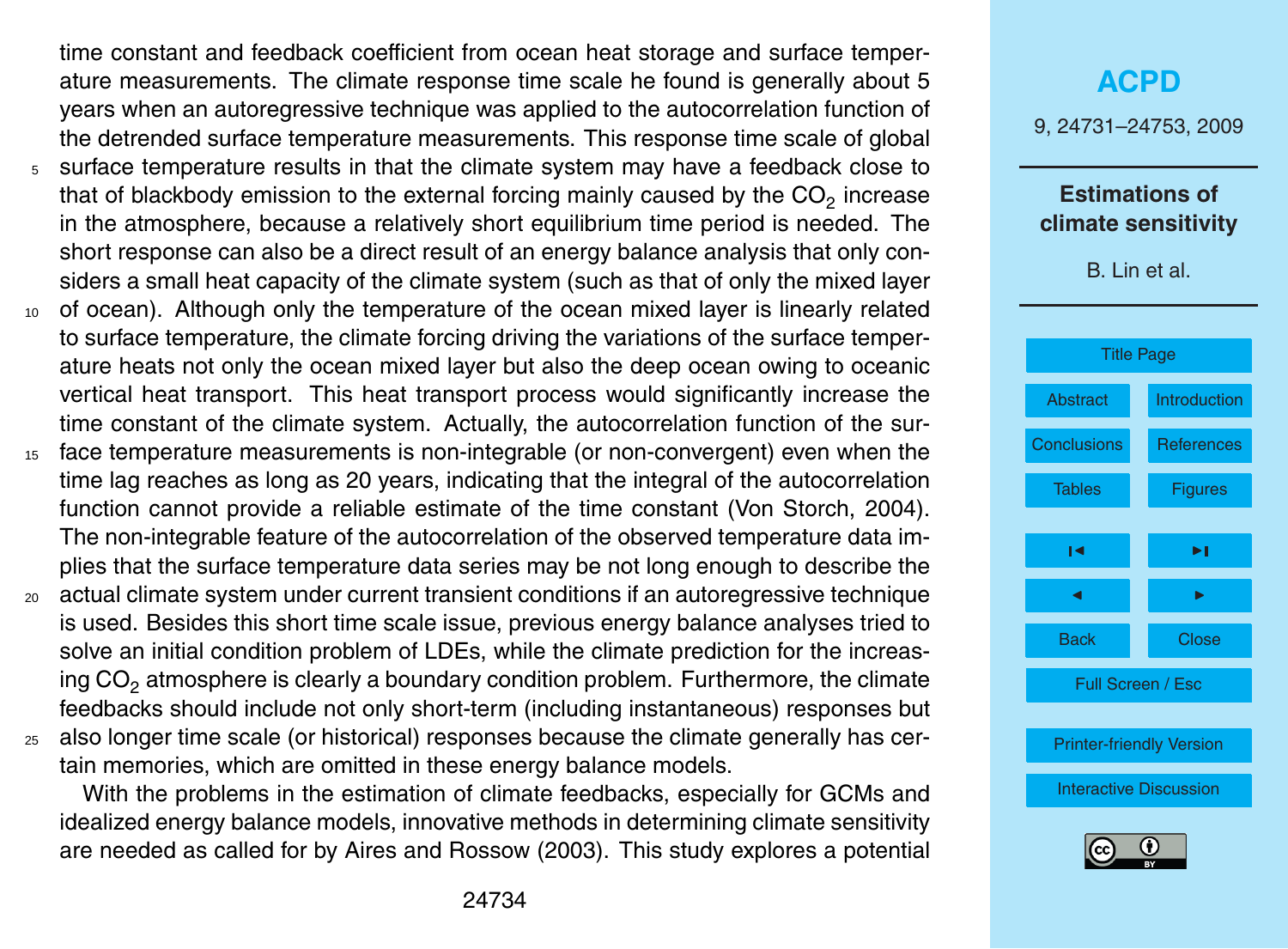method to reduce climate feedback uncertainties by considering the mean transient climate states and addressing previously mentioned issues within the idealized energy balance models. The climate model used here is both complicated enough to account for major physical processes of the climate with an increasing external forcing and sim-

- <sup>5</sup> ple enough to understand the physics of the results and analyzed physical processes. Owing to the limitation of the observational data length and the simplification of the modeled climate system, climate time scales either longer than multi-century involving deep ocean circulation and other even longer geological processes or shorter than those of weather phenomena are not considered in this study. Thus, this study more
- <sup>10</sup> or less focuses on 'middle-range' climate sensitivity, the key problem of the Earth's climate change caused by changing  $CO<sub>2</sub>$  amount of the atmosphere. The solution of the climate model is obtained using constraints from observations at the boundaries of the Earth's climate system, especially from the top-of-atmosphere (TOA) radiation imbalance measurements. The uncertainties in current feedback estimates are quan-
- <sup>15</sup> tified. Because of the extreme importance of the climate energy imbalance for climate studies, long-term measurements of TOA radiation with both high precision and high absolute accuracy are required. With these measurements and the method suggested by this study, the uncertainty in climate feedback estimates could be significantly reduced.

### <sup>20</sup> **2 Methodology**

In an idealized energy balance model (e.g., Manabe et al., 1990; Schwartz, 2007), the response of the global mean climate to a radiative forcing *F* in a unit area can be expressed as:

$$
C\rho \frac{dT}{dt} = F + f_{\text{tot}}T,\tag{1}
$$

<sup>25</sup> where *T* and *t* represent the small global mean surface temperature perturbation and the time, respectively; *Cp* is the climate heat capacity, assumed to be proportional to

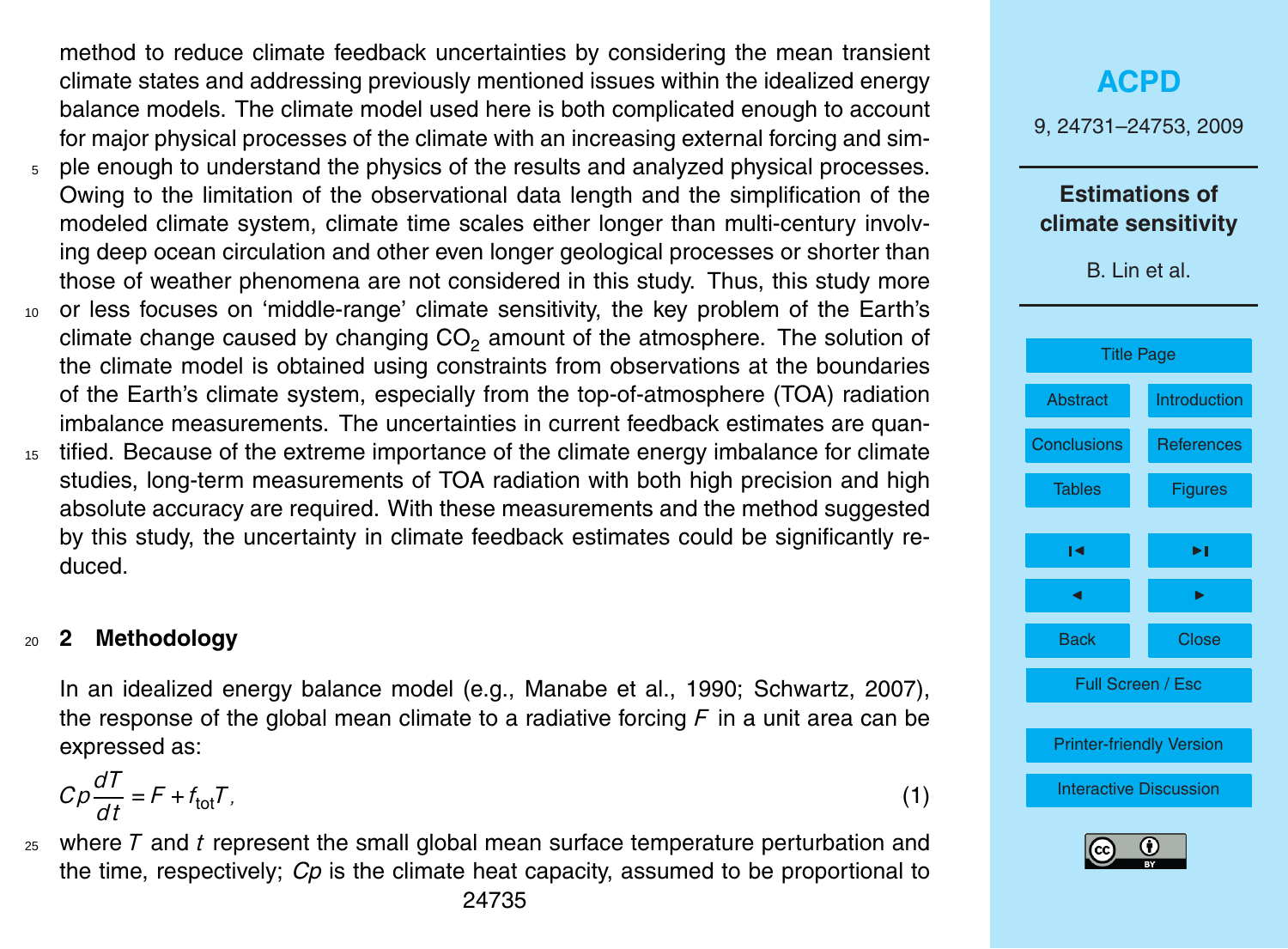an effective depth of the ocean; and  $f_{\text{tot}}$  is the total feedback coefficient. The time constant in this case is  $Cplf_{\textrm{tot}}.$  Were the climate in a normal state ( $F=0$  for long time), any small temperature perturbation would cause at least a -3.3 W/m<sup>2</sup>/K of radiative heat release to space mainly because of blackbody emission. Thus, the feedback <sub>5</sub> coefficient for the normal climate  $f_n$  is −3.3W/m<sup>2</sup>/K. For a forced climate, any total feedback coefficient  $f_{\text{tot}}$  values larger (smaller) than  $f_n$  would be the result of positive (negative) climate feedbacks besides the blackbody thermal emission (Note: hereafter the meaning of "positive" or "negative" climate feedbacks is based on this blackbody emission concern). The evaluation of the idealized climate described by Eq. (1) is  $10$  clearly focused on the two parameters  $Cp$  and  $f_{\text{tot}}$  as mentioned previously.

Since the climate system described by Eq. (1) only deals with short-time scale (including instantaneous) feedbacks and climate states, no historical (or memory) climate state is involved. Thus, we call the feedback coefficients in the equation as short-term feedback *f<sup>S</sup>* . For short-time scales and small climate perturbations, the changes in sur-

- <sup>15</sup> face net radiation, mainly from emission, would be radiated to space at TOA as a result of too little atmospheric heat capacity and the short time for the climate to adapt to the surface change. Thus, the climate system has a strong tendency that pushes itself back to its equilibrium state for small short-term climate perturbations mainly by radiation adjustment. Evaluating TOA and surface radiation data, a short-term feedback 20 coefficient about −6 W/m<sup>2</sup>/K was found. This short-term feedback *f<sub>S</sub>* can be considered as a result of the normal climate feedback *f<sup>n</sup>* superimposed by fast radiative heat
	- release processes of the climate system with a feedback coefficient *f* of −2.7 W/m<sup>2</sup>/K,  $i.e., f<sub>S</sub> = fn + f.$

The actual climate system also has certain memories for climate states. For exam-<sup>25</sup> ple, the soil moisture reservoir has a memory considerably longer than that of most atmospheric processes. The time scale of soil moisture memory is generally about half a year with significantly longer times (longer than 1 year) for deep soil (Wu and Dickinson, 2004). Other processes such as those in cold regions involving frozen soil, snow and ice and wind driven and thermohaline ocean circulations have much longer

## **[ACPD](http://www.atmos-chem-phys-discuss.net)** 9, 24731–24753, 2009 **Estimations of climate sensitivity** B. Lin et al. [Title Page](#page-0-0) [Abstract](#page-1-0) [Introduction](#page-2-0) [Conclusions](#page-15-0) [References](#page-16-0) Tables **[Figures](#page-18-0)**  $\overline{\phantom{a}}$  $\sim$  J  $\sim$ Back Close

Full Screen / Esc

[Printer-friendly Version](http://www.atmos-chem-phys-discuss.net/9/24731/2009/acpd-9-24731-2009-print.pdf)

[Interactive Discussion](http://www.atmos-chem-phys-discuss.net/9/24731/2009/acpd-9-24731-2009-discussion.html)

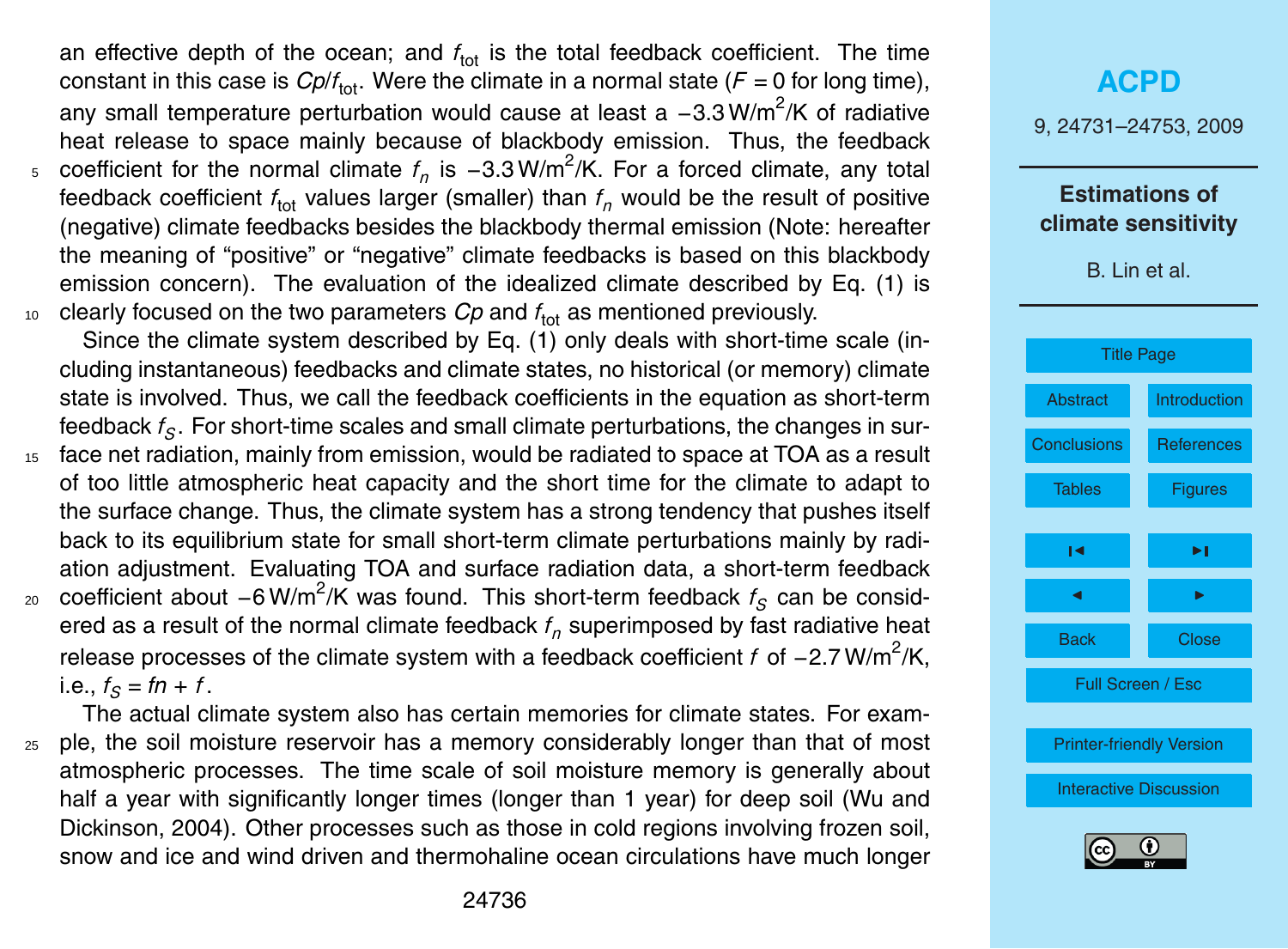memories (Blender et al., 2006). Evaluating global mean surface temperature anomalies of the Goddard Institute for Space Studies (GISS; Hansen et al., 1996; updated at [http://data.giss.nasa.gov/gistemp/\)](http://data.giss.nasa.gov/gistemp/) shows that significant memories of the climate system with 95% or higher confidence level can be detected from the autocorrelation

- <sup>5</sup> function of the surface data with time lags shorter than about 8 years (Note that the estimated autocorrelation function can be found in Schwartz, 2007). Thus, a feedback term for system memory *f<sup>m</sup>* is added to Eq. (1). Since this system memory feedback comes from a non-instantaneous response of the climate system, the feedback also represents long-term climate feedbacks, which has significant contributions to the
- <sup>10</sup> middle-range climate sensitivity. In this study, we use the average of surface temperature perturbations during previous time periods to represent the effect of the climate feedbacks from memories.

An additional modification of Eq. (1) is required to separate the deep ocean from the surface heat reservoir so that the heat capacity *Cp* only represents the ocean mixed <sup>15</sup> layer whose temperature tracks the surface temperature. The temperature variations of the thermocline and abyss of the ocean are different from those of the mixed layer and surface, but the net radiation into the climate system generally not only heats the ocean mixed layer but also transports into the deep ocean. Thus, a term to characterize this deep ocean vertical heat transport process is added to Eq. (1) as:

$$
{}_{20} \quad Cp\frac{dT}{dt} = F +
$$

$$
c\rho \frac{dT}{dt} = F + tST + \frac{fm}{tm} \int_{t - tm}^{t} Tdt' - O,
$$
\n(2)

where  $t_m$  is the system memory length, and  $O$  is the deep ocean component of the heat transport of TOA net radiation. When memory length *t<sup>m</sup>* approaches zero, the memory term reduces to *fmT* , which can be merged to the short-term feedback *fsT* term, i.e., the system has no memory or long-term feedback effects. In this case, the difference <sup>25</sup> between our analysis and previous studies is that the deep ocean heat transports are included here.

For oceanic vertical heat transport, a simple parameterization using an exchange coefficient in terms of mixed layer temperature or diffusive heat transfer is commonly 9, 24731–24753, 2009 **Estimations of climate sensitivity** B. Lin et al. [Title Page](#page-0-0) [Abstract](#page-1-0) [Introduction](#page-2-0) [Conclusions](#page-15-0) [References](#page-16-0) Tables **[Figures](#page-18-0)**  $\overline{\phantom{a}}$  $\sim$  J  $\sim$ Back Close Full Screen / Esc [Printer-friendly Version](http://www.atmos-chem-phys-discuss.net/9/24731/2009/acpd-9-24731-2009-print.pdf) [Interactive Discussion](http://www.atmos-chem-phys-discuss.net/9/24731/2009/acpd-9-24731-2009-discussion.html)

**[ACPD](http://www.atmos-chem-phys-discuss.net)**

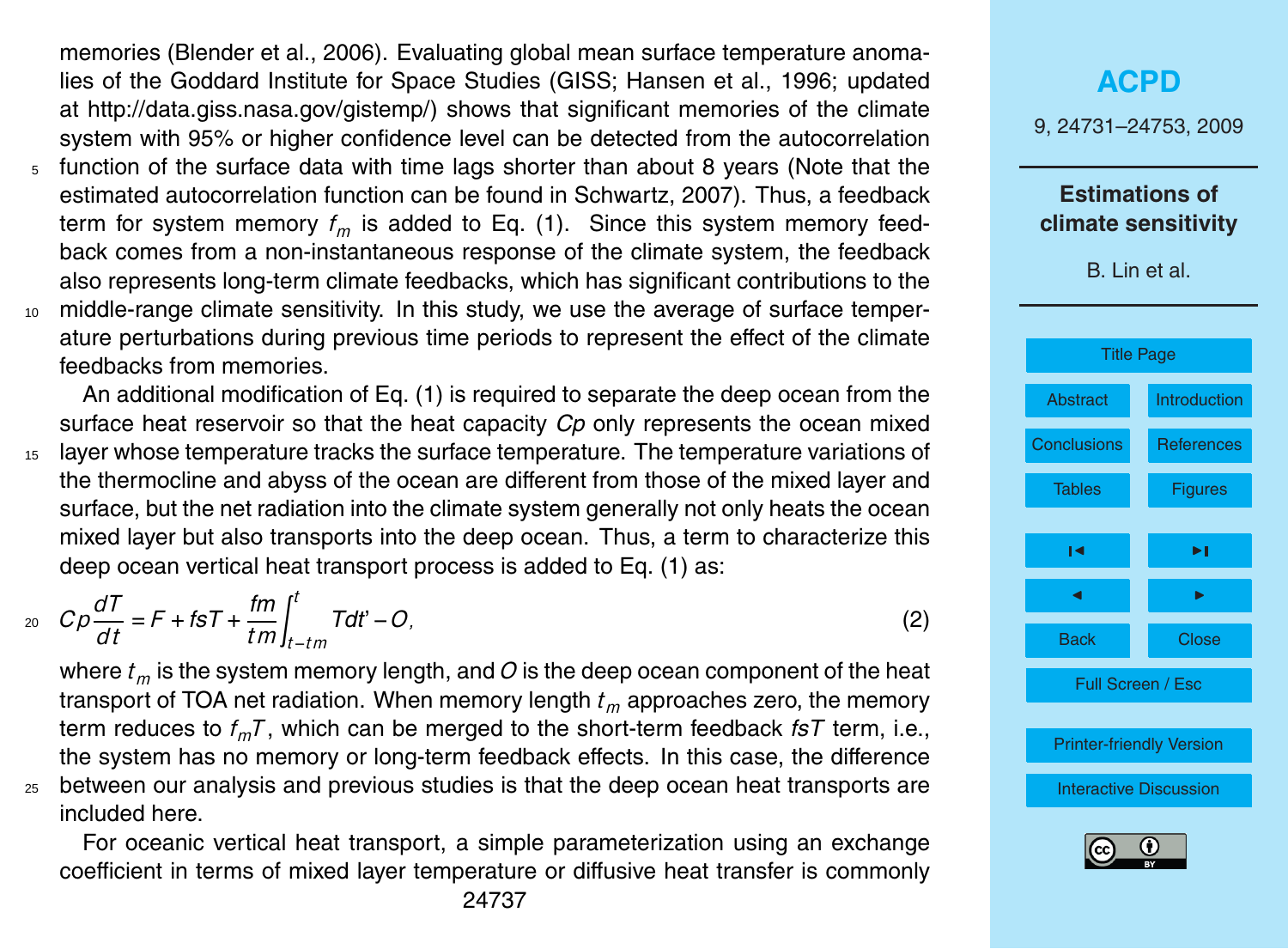used (Dickinson, 1981; Hansen et al., 1984; Lindzen and Giannitsis, 1998). Because of extreme complicated sea water vertical movement such as oceanic overturn and Ekman pumping, this simplification of heat transport may not be best representations of ocean vertical heat exchange (Dickinson, 1981; Hansen et al., 1984). This study <sup>5</sup> assumes that the transported heat to deep ocean is proportional to TOA net radiation, i.e.,

$$
O = \mu (F + \hbar s T + \frac{fm}{tm} \int_{t - tm}^{t} T dt').
$$
\n(3)

where  $\mu$  is the heat transport coefficient for the deep ocean. This assumption represents an integrated condition of the vertical heat transport over all ocean basins and <sup>10</sup> may be more straightforward for a system with small perturbations. Also, it results in similar ocean heat transports and long-term feedbacks as those from the parameterization in term of mixed layer temperature from our simulations of the energy balance approach owing to nearly-linear relationship between TOA net radiation and temperature (c.f. Fig. 2 later).

15 Combining Eqs. 2 and 3, our energy balance model is derived as:

$$
\frac{C\rho}{(1-\mu)}\frac{dT}{dt} = F + f\mathbf{s}T + \frac{fm}{tm}\int_{t-tm}^{t} Tdt',\tag{4}
$$

which can be rewritten as:

$$
C\rho'\frac{dT}{dt} = F + f\mathbf{s}T + \frac{fm}{tm}\int_{t - tm}^{t} T dt',\tag{5}
$$

with

$$
c_0 \quad Cp' = Cp/(1-\mu) = Cp/\eta = \rho SwD/\eta. \tag{6}
$$

where  $\eta = 1 - \mu$  is the factor of the net radiation that is trapped within the climate system before being transported into the deep ocean, and *ρ*, *Sw*, as well as *D* are water density, water specific heat, and ocean mixed layer depth, respectively.

| <b>ACPD</b>                                  |                   |  |
|----------------------------------------------|-------------------|--|
| 9, 24731-24753, 2009                         |                   |  |
| <b>Estimations of</b><br>climate sensitivity |                   |  |
| B. Lin et al.                                |                   |  |
| <b>Title Page</b>                            |                   |  |
|                                              |                   |  |
| <b>Abstract</b>                              | Introduction      |  |
| Conclusions                                  | <b>References</b> |  |
| <b>Tables</b>                                | <b>Figures</b>    |  |
| ıч                                           | ►∣                |  |
| ◀                                            | ь                 |  |
| <b>Back</b>                                  | Close             |  |
| Full Screen / Esc                            |                   |  |
|                                              |                   |  |
| <b>Printer-friendly Version</b>              |                   |  |
| <b>Interactive Discussion</b>                |                   |  |
| Œ<br>(cc                                     |                   |  |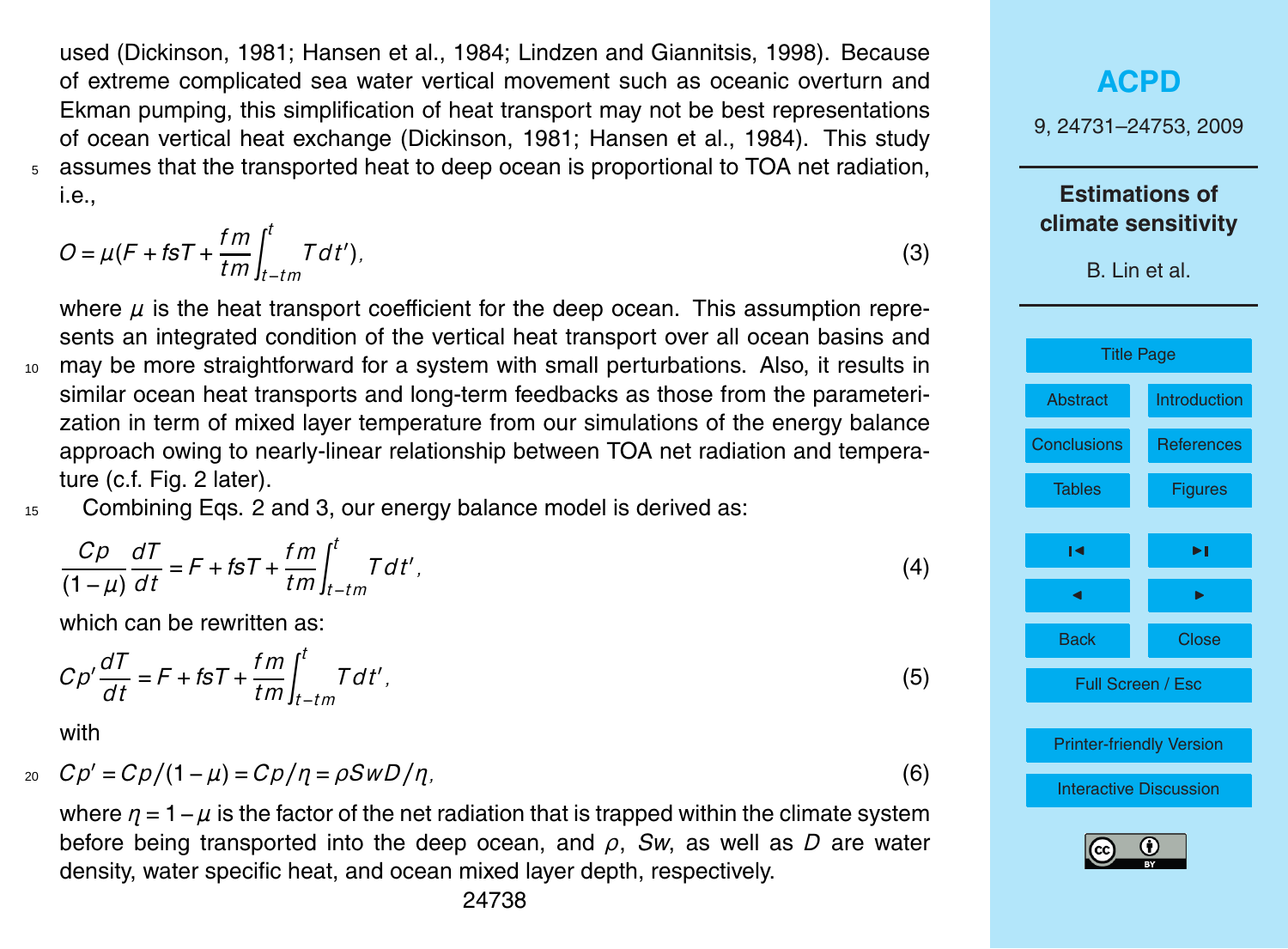The key unknowns for the climate system described by Eqs. (5) and (6) are the coefficients  $f_m$  and  $\mu$ . Although certain knowledge about mixed layer depth is helpful in understanding climate heat storage and transport processes, the solutions of feedback *f<sup>m</sup>* and temperature *T* for these equations are not specifically dependent on the mixed  $5$  layer depth. For example, a set of  $f_m$ ,  $\mu$  and  $\tau$  solutions that satisfy these equations for a depth  $D = 50$  m would have the same *fm* and *T* solutions as a climate system with  $D = 100$  m. The only change for this set of solutions is the *η* (or  $1-\mu$ ) that is proportionally doubled since these cases with different mixed layer depths mathematically hold the same governing equations. So, once these equations are resolved with a specified <sup>10</sup> mixed layer depth, the solution for any other depth is also resolved. This significantly reduces the complexity of the mathematical calculations. Furthermore, even though Eq. (5) is not in a normal form of LDE, the total feedback coefficient of the climate system can be obtained in a manner similar to a linear equation. For an example, the asymptotical solution provides:  $T(t\rightarrow\infty) = -F(t\rightarrow\infty)/(fs + fm) = -F(t\rightarrow\infty)/f_{\text{tot}},$ <sup>15</sup> where the total feedback  $f_{\text{tot}}$  is the combined result of *fs* and *fm*. This result implies the extremely important middle-range climate sensitivity, such as those for  $2 \times CO<sub>2</sub>$  atmosphere, can be inferred after *fm* is estimated.

#### **3 Results**

To understand the basics of the change in climate states, we consider the mean tem-<sup>20</sup> perature perturbation and climate forcing during the last 120 years. For the modeled climate system (Eq. 5), we assume that there is no temperature perturbation before time zero, or,  $T(t<0) = 0$ . This  $t = 0$  can be considered as 120 years ago. Also, the forcing is set to be zero before this time, that is,  $F(t<0) = 0$ , because this study mainly focuses on the climate change caused by anthropogenic processes, especially  $CO<sub>2</sub>$ <sup>25</sup> change, whose forcing was minimal at pre-industrial time. Because of the system memory, these boundary conditions before  $t = 0$  are critical in solving the governing equation. After time 0, the forcing  $F$  is linearly increased to 1.8 W/m<sup>2</sup> at the end of the

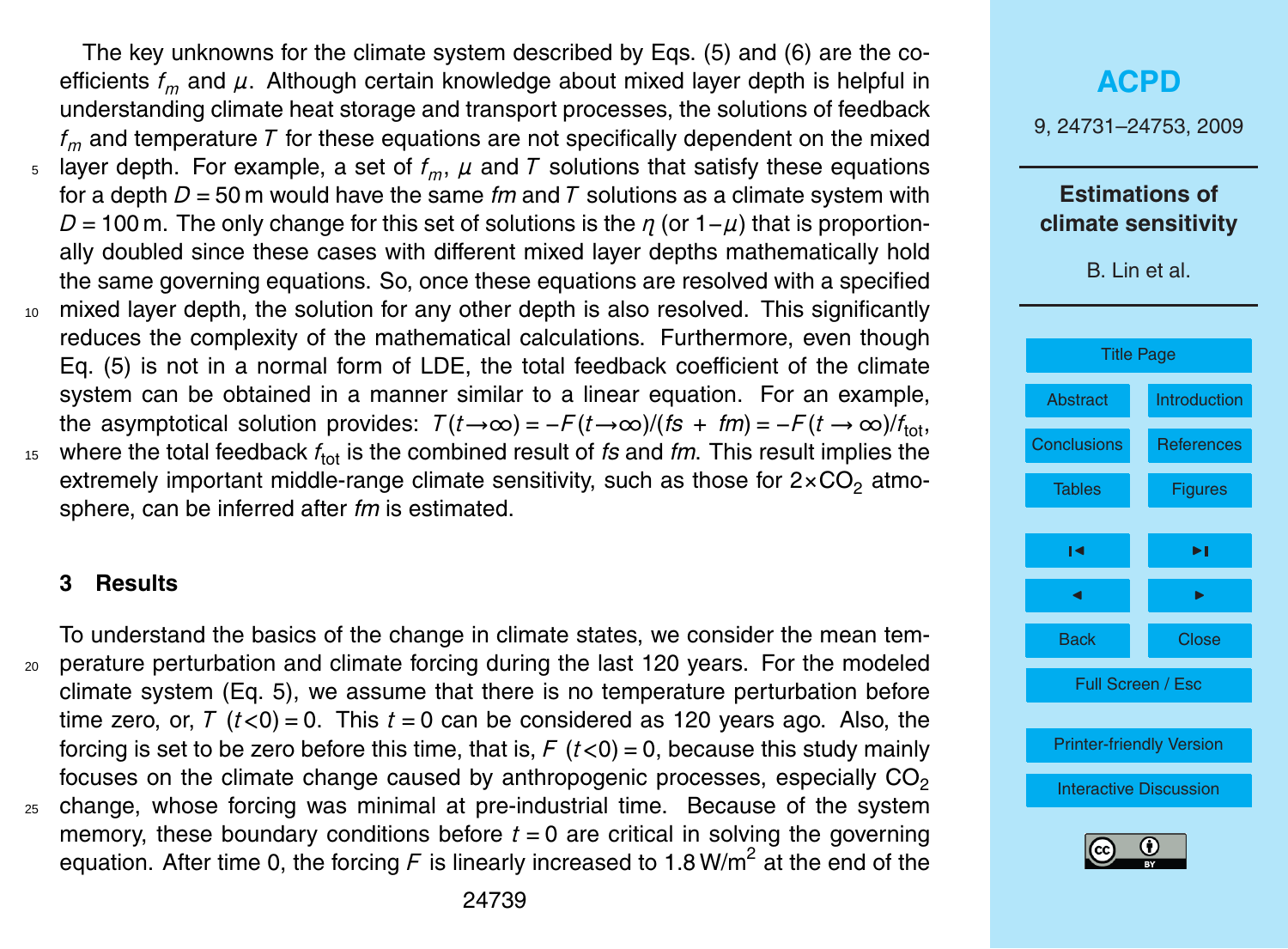120 years. This  $1.8 \text{W/m}^2$  external forcing is consistent with current estimates of the net change of effective forcing during the last 120 years (IPCC, 2007; Hansen et al., 2005; Schwartz, 2007). In this study, a short-term feedback coefficient *fs* of −6 W/m<sup>2</sup>/K is used in Eq. (5).

- As mentioned in the previous section, the coefficients for the system memory feedback and the deep ocean heat transport are the unknowns in Eq. (5). These unknowns, especially the feedback from system memory, are the key to the prediction of future climates. To solve these unknowns, we apply two constraints on Eq. (5) for the last 10 years of the 120-year studied period. The first constraint is the observed average of  $_{10}$  surface temperature increase  $\mathcal{T}_L$ , which is about 0.6 to 0.7 K (Hansen et al., 2005). A
- *T<sub>L</sub>* value of 0.65 K is used here. The uncertainty associated with this estimate is about 0.05 K. The other constraint is the imbalance of TOA radiation, *Q<sup>L</sup>* , which has been measured by satellites for more than two decades. Decadal TOA net radiation records from satellite measurements show that the measurement precision is generally within
- $15$  about 1 W/m<sup>2</sup> for large-spatial-scale annual means (Wielicki et al., 2002; Lin et al., 2008). Unfortunately, there is a lack of high accurate absolute calibration for satellite TOA radiation measurements, and, thus, the absolute accuracy of the radiation measurements could be lower. Since there is almost no heat storage change within the atmosphere and land at annual time scales owing to their negligible heat capacity and
- <sup>20</sup> temperature change, the TOA net radiation or the imbalance should be the same as ocean heat storage change. Actually, the measurements of interannual variations of TOA net radiation and ocean heat storage are found to be very consistent (Wong et al., 2006). From the ocean heat storage measurements, the TOA net radiation can be inferred as about 0.85 W/m<sup>2</sup> (Wong et al., 2006; Willis et al., 2004). Thus, the av-
- $_{25}$  erage value of 0.85 W/m<sup>2</sup> for the annual means of the last 10 years is used in this study, following Hansen et al. (2005) and Trenberth et al. (2009). Since the uncertainty of the annual means of the net radiation is about 0.4 W/m<sup>2</sup> (Wong et al., 2006), the uncertainty in the 10-year average of  $Q_L$  would be 0.13 W/m<sup>2</sup> if the year-to-year variations were independent. Considering potential physical processes beyond the

|                                              | <b>ACPD</b>                     |  |  |
|----------------------------------------------|---------------------------------|--|--|
| 9, 24731-24753, 2009                         |                                 |  |  |
| <b>Estimations of</b><br>climate sensitivity |                                 |  |  |
| B. Lin et al.                                |                                 |  |  |
| <b>Title Page</b>                            |                                 |  |  |
|                                              |                                 |  |  |
| <b>Abstract</b>                              | Introduction                    |  |  |
| <b>Conclusions</b>                           | <b>References</b>               |  |  |
| <b>Tables</b>                                | <b>Figures</b>                  |  |  |
| ١٩                                           | ►∣                              |  |  |
| ◀                                            | ▶                               |  |  |
| <b>Back</b>                                  | <b>Close</b>                    |  |  |
|                                              | Full Screen / Esc               |  |  |
|                                              |                                 |  |  |
|                                              | <b>Printer-friendly Version</b> |  |  |
| <b>Interactive Discussion</b>                |                                 |  |  |
| $\bf{r}$<br>$\left( \widehat{cc} \right)$    |                                 |  |  |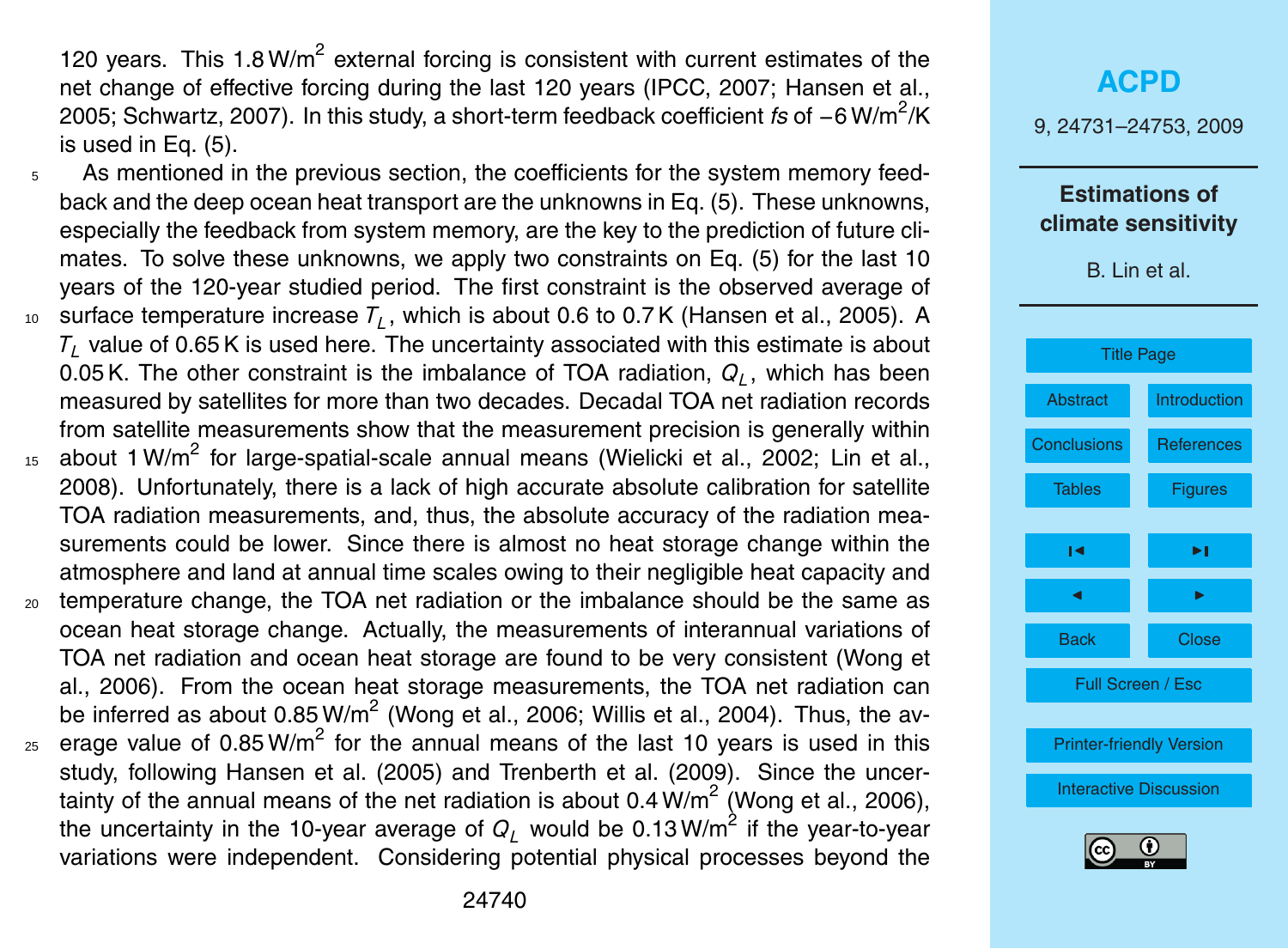year-to-year variability or decadal scale processes, an uncertainty of 0.2 W/m<sup>2</sup>, which is about 50% higher than that (0.13 W/m<sup>2</sup>) of the assumed independent variability, is assigned as the error bar for the random part (i.e., not including the systematic bias) of the errors associated with the 10-year TOA radiation imbalance (0.85 W/m<sup>2</sup>) of current <sup>5</sup> analysis. We emphasize that at present, the estimates of the absolute errors (or the systematic biases) associated with these ocean heat storage measurements (or the TOA radiation imbalances) are not available. Large errors as high as 1 W/m<sup>2</sup> potentially exist. This analysis uses those TOA imbalance and error bar values only as a relevant observation-based case for our novel method in estimating the climate sensi-

<sup>10</sup> tivity. Long-term TOA radiation measurements with high precision and high absolute accuracy in determining the TOA imbalance are critical for future climate predictions.

With these aforesaid two constraints and other basic information mentioned previously for the climate system model, Eq. (5) can be solved numerically. Actually, an analytical solution for the climate system is also possible although this equation can-

<sup>15</sup> not be solved in the normal LDE framework. But, to derive the analytical solution, a transcendental equation needs to be solved, which still requires numerical calculations in addition to complicated analytical efforts. This is beyond the scope of this paper. To focus on the understanding of physical processes of the climate system, numerical calculations are therefore directly applied to Eq. (5).

<sup>20</sup> Figure 1 shows the numerical solution of the coefficients of the deep ocean heat transport (left panel) and memory feedback (right panel) for a memory length *t<sup>m</sup>* of up to 20 years. As mentioned previously, the results for *fm* are not specifically dependent on mixed layer depth, so a 100 m mixed layer depth is used in solving *fm* and *µ*. Other *µ* values for different mixed layer depths are calculated based on the proportionality

<sup>25</sup> of *η* with the depth. The plotted *µ* values are for *D* = 100 m (black curve), 75 m (blue curve) and 50 m (red curve), respectively. These mixed layer depths are equivalent to the real Earth's ocean mixed layer depths of 141 m, 106 m and 70 m, respectively, since the ocean covers only about 71% of the Earth's surface. Although there are not enough measurements to determine the climatology of global averaged mixed layer

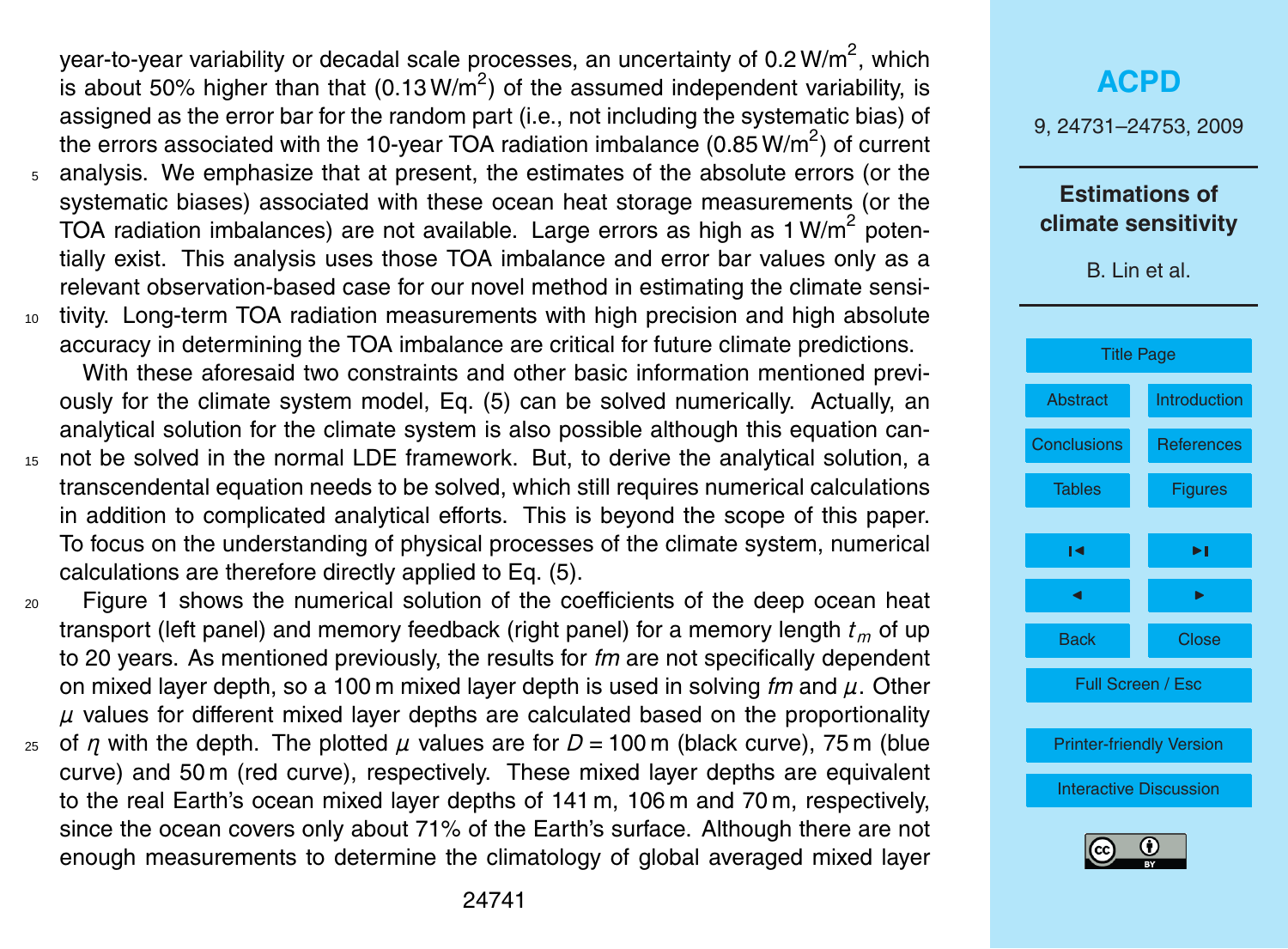depth, the actual global mean mixed layer depth would be generally within the range of the calculated depths. Thus, these calculated results constrained by observations provide certain information about the first order heat transports to the deep ocean. From Fig. 1, it can be seen that most of the heat (85 to 93% for  $t_m$ <10 years) generated <sup>5</sup> by the climate forcing and feedbacks is transported to the deep ocean. The shallower the mixed layer the larger the percentage of heat transported because the surface (or, mixed layer) temperature is constrained by current observations. In other words, with the same amount of net heat into the climate system as that used in this study (0.85 W/m<sup>2</sup>), more heat has to be removed from the mixed layer to the deep ocean for <sup>10</sup> a shallower mixed layer climate system to satisfy the observed temperature change. For a given mixed layer depth, changes in heat transport coefficients are generally small (*<*∼2%). Small decreases of the coefficients with system memory length are caused by increases in the feedbacks for climates with longer memories (right panel). Stronger memory feedback under the constrained net radiation condition means that <sup>15</sup> more heat would be trapped in the mixed layer, thus, heat transport coefficient would be

- smaller to maintain the energy conservation. Generally, the long-term feedback coefficient *fm* from current estimation is positive and slightly increases with memory length from 4.7 to 5.0 W/m<sup>2</sup>/K for  $t_m$  changing from 1 to 10 years, which results in the critical feedback coefficient *f*<sub>tot</sub> varies from −1.3 to −1.0W/m<sup>2</sup>/K. This long-term feedback is
- <sup>20</sup> so strong that it even changes the total climate feedback from negative owing to shortterm feedbacks to positive, that is,  $f_{\text{tot}}$  = *fs* + *fm>fn*. This positive feedback is a direct result of the observed temperature increase and TOA net heating for the climate. Without the net heating, the system would be within its quasi-equilibrium state as shown by Schwartz (2007). Short-term feedback processes of the climate try to absorb external
- <sup>25</sup> forcings applied to the system. The potential TOA radiation imbalance (or ocean heat storage change) implies that there are certain physical processes that provide persistent positive feedbacks to reduce the effect of short-term negative feedbacks and to let the climate system adapt to long-term forcing influences.

Figure 2 shows the simulated TOA net radiation and surface temperature during

### **[ACPD](http://www.atmos-chem-phys-discuss.net)**

9, 24731–24753, 2009

### **Estimations of climate sensitivity**



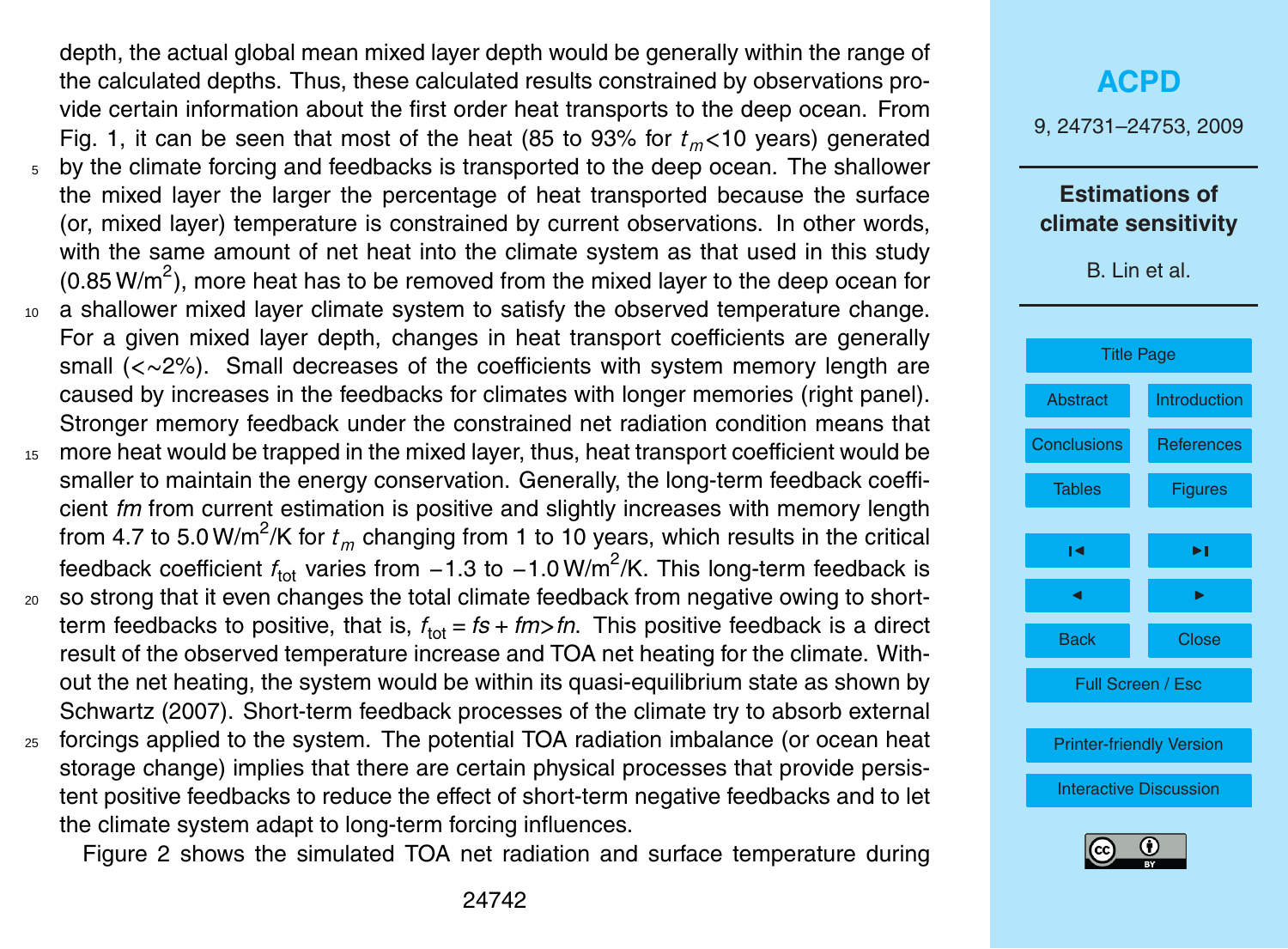the last 120 years for a climate system with memory length of 10 years. The current 0.85 W/m<sup>2</sup> radiation imbalance could be built up from the entire history of the industrial era (top panel), and may continue to grow if no limits on the increase of  $CO<sub>2</sub>$  and other greenhouse gas emissions are made. For the surface temperature plot (bottom panel),

- <sup>5</sup> our estimates (black line) are offset by 0.2 K in order to compare to the 5-year running mean of the observed GISS surface data (red curve). The two temperature time series are very consistent. The detailed variability caused by climate processes such as volcanoes and El Nino/Southern Oscillation in the observed surface temperature is beyond the scope of the current analysis since this study only considers the changes in
- <sup>10</sup> the mean climate state forced by long-term forcing. Near-linear trends of the estimated results for both radiation and temperature are observed, which is clearly related to the linear forcing *F* used in this analysis. Another reason for the near-linear results is the large time constant obtained by this study.

The time constant (Fig. 3) of the modeled climate increases with memory length <sup>15</sup> and has a sharp change for memories beyond 10 years, especially for *tm>*15 years. Even within the range of significant climate memories (1 to 10 years), the time constant is large, varying from 74 years for 1-year climate system memory to 117 years in the case of 10-year memory. This is much longer than the time scales of most atmospheric processes and climate system memory. Since the TOA radiation is significantly

- <sup>20</sup> imbalanced, and the ocean mixed layer is relatively shallow compared to the net heating from the radiation, a large amount of heat (*>*85%) has to be transported to the deep ocean in order to satisfy surface temperature observations. This continuous process of dumping more and more heat to the deep ocean makes the surface and mixed layer temperatures hardly reach equilibrium, which, along with a much smaller abso-
- $_{25}$  lute value of  $f_{tot}$  compared to that in normal conditions, increases the time constant of the climate system. Although our estimates of the time constant are obtained based on observational constraints, confirming these estimates is almost impossible because observations related to long time scale processes are presently not available. Coupled ocean-atmosphere GCM simulations (Hansen et al., 2007) show that the climate re-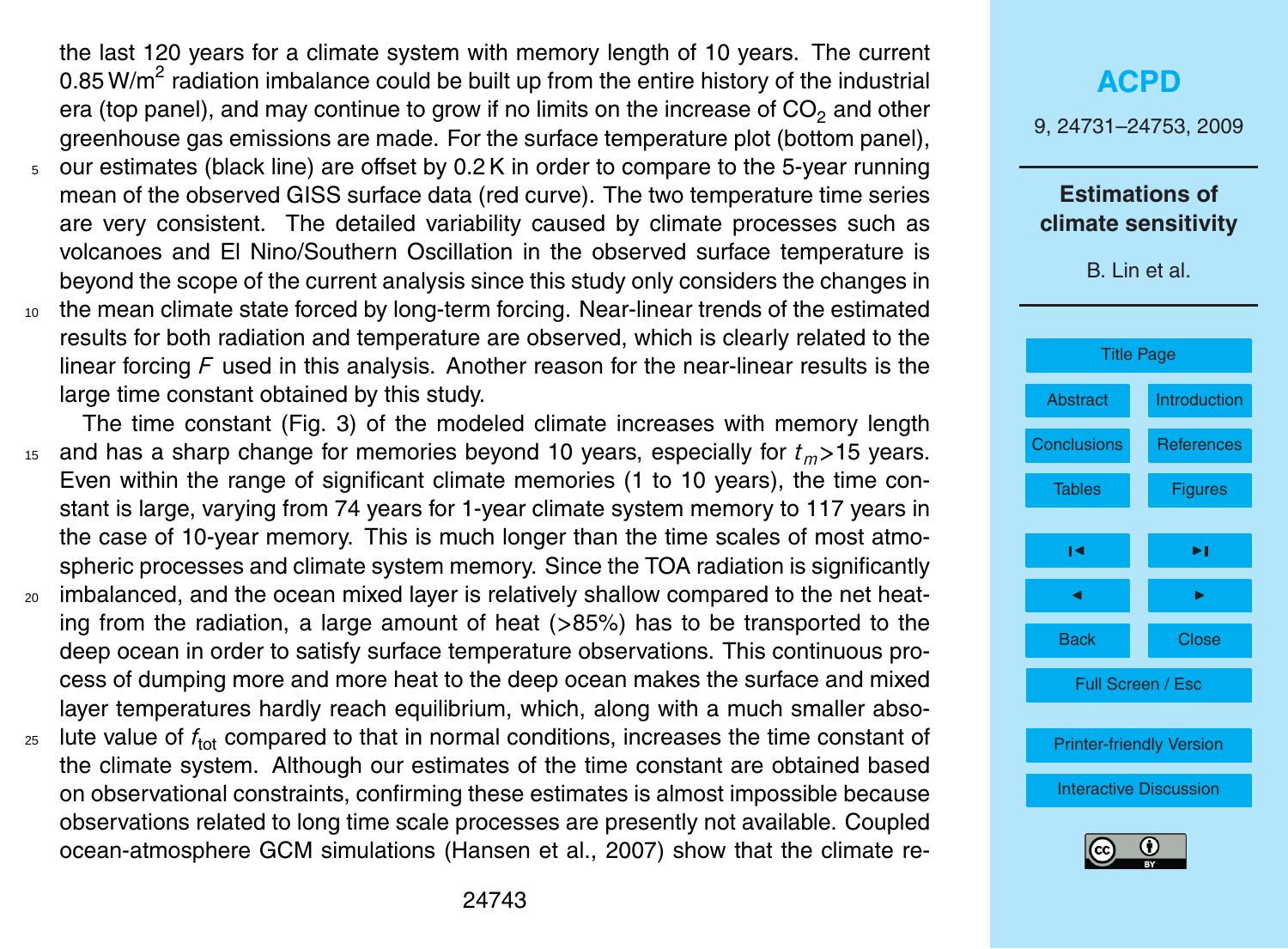sponse for an instantaneous 2×CO<sub>2</sub> forcing reaches 60% of the equilibrium response after 100 years and 90% after 1000 years. The former system response corresponds to a time constant of 109 years, which is consistent with current estimates, while the latter indicates another even bigger time constant of the climate system of about 434 <sup>5</sup> years. This longer time scale may be related to thermohaline circulations of the deep

ocean, whose physical processes are beyond the scope of current study.

The effect of big time constant (∼70 to 120 years) of the climate system on climate changes is illustrated in Fig. 4 for a hypothesized scenario in which a fixed external forcing equal to the current value (or 1.8 W/m<sup>2</sup>) is applied to the climate system after <sup>10</sup> present day. In this figure, the present day is set to be 0, that is, the results for time

- *>*0 are projections. The black, red and blue curves represent the results for memory length of 1, 5 and 10 years, respectively, which may cover the entire range of possible memory length of the studied climate system. The constraints on the boundary conditions of both pre-industrial era and present days cause the three simulated results
- <sup>15</sup> indistinguishable before time 0. A climate system with a shorter memory reaches its equilibrium state slightly earlier than those with longer memories. It can be seen that even with a stabilized forcing, the system may need a few hundred years more to reach its equilibrium state. The asymptotical temperature increase in this case varies from 1.4 to 1.8 K, because the total feedback coefficient  $f_{\text{tot}}$  ranges from −1.3 to −1 W/m<sup>2</sup>/K.
- <sup>20</sup> Thus, potential warming of the climate could be stronger than what has been observed in the last decade or so if the 1.8 W/m<sup>2</sup> TOA net radiation imbalance is confirmed.

With TOA radiation imbalance and surface temperature measurements, the key coefficients of climate feedback and deep ocean heat transport can be estimated, which may potentially reduce the uncertainty of estimated climate sensitivity. However, cer-

<sup>25</sup> tain factors within the current energy balance model, including the choice of the estimated short-term feedback coefficient *fs* as well as errors in the constraints of the last 10-year averages of the temperature and net radiation used in our 120-year calculations, may influence the estimations of these coefficients. Changes in *fs* values directly affect our solutions of *fm*, but the effect of different *fs* values on total feedback coefficient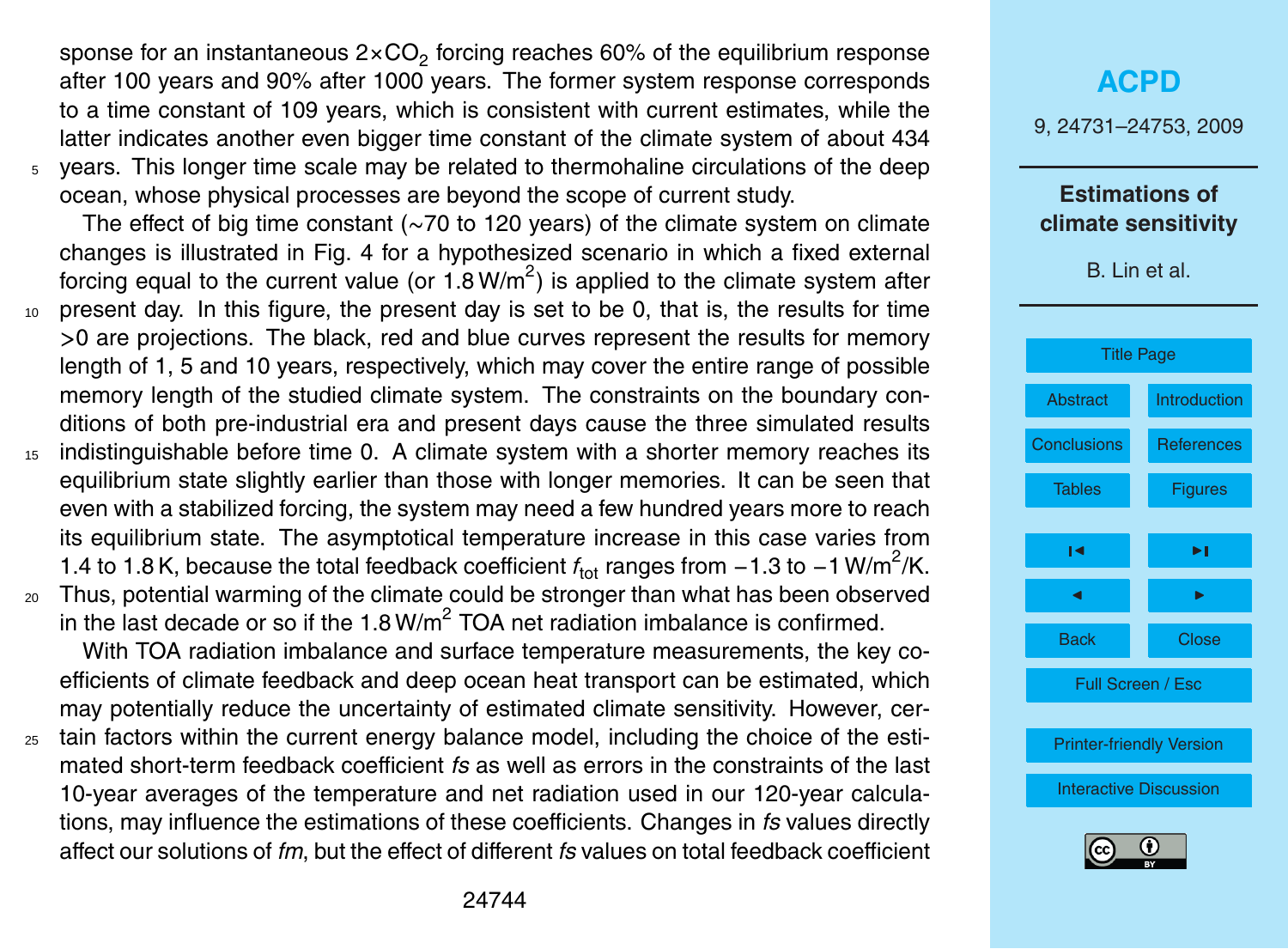$f_{\text{tot}}$  is small because the temperature and net radiation constraints force the modeled climate system to generate similar amounts of net heat and temperature increases to satisfy these boundary conditions. Thus, the basic conclusions about climate feedback and sensitivity would not be affected much by the choice of *fs*. This also means that the system constraints from the  $T<sub>i</sub>$  and  $Q<sub>i</sub>$  observations are the most important error sources in this middle-range climate sensitivity analysis.

Figure 5 shows the results of sensitivity tests of the ocean heat transport (left panel) and long-term climate feedback (right panel) to the constraints of *T<sup>L</sup>* and *Q<sup>L</sup>* for the climate system discussed for Fig. 1. In these sensitivity tests, we add  $\pm 0.1$  K tempera- $_{^{10}}~$  ture and  $\pm 25\%$  (or 0.2 W/m<sup>2</sup>) radiation uncertainties into the original  $\mathcal{T}_L$  and  $\mathcal{Q}_L$  values,

- respectively. This temperature uncertainty is about twice as large as current estimates, and the 0.2 W/m<sup>2</sup> uncertainty is about 50% higher than the assumed independent  $Q_L$ variability and consistent with the estimate of Kiehl (2007). We emphasize that the TOA net radiation uncertainty used here may be underestimated, as discussed previ-
- <sup>15</sup> ously. Although the actual errors for the absolute TOA radiation imbalance or ocean heat storage change are not available, this study still provides the essential information on the sensitivity of current method in the estimations of the climate feedback and middle-range climate sensitivity. The black, red and blue curves in the figure represent results of control,  $T_{L}$  and  $Q_{L}$  tests, respectively. The  $\mu$  changes with both  $T_{L}$  and  $Q_{L}$
- <sup>20</sup> uncertainties are small and basically within about 2∼3%. Clearly, the changes in *µ* with  $\mathcal{T}_L$  or  $\mathcal{Q}_L$  changes are asymmetric because of the upper limit unity of  $\mu$  values. Note that lower  $T_L$  constraints cause higher  $\mu$  values than higher  $T_L$  constraints since more heat needs to be transported out for a constant heating condition. Unlike the *µ* values, the higher the  $T_L$  or  $Q_L$  constraints, the stronger the long-term feedbacks (or the bigger
- $25$  the *fm* values). Also, the same variations in  $T_l$  or  $Q_l$  generate almost the same *fm* changes. An additional critical point is that the *fm* changes caused by uncertainties in  $Q_L$  are generally significant, while the potential errors caused by  $T_L$  uncertainties may not be so severe. For example, the change in  $\ell m$  is smaller for a  $T<sub>L</sub>$  uncertainty of 0.1 K than those from a 0.2 W/m<sup>2</sup> uncertainty in  $Q_L$ . Since the 0.1 K uncertainty added on

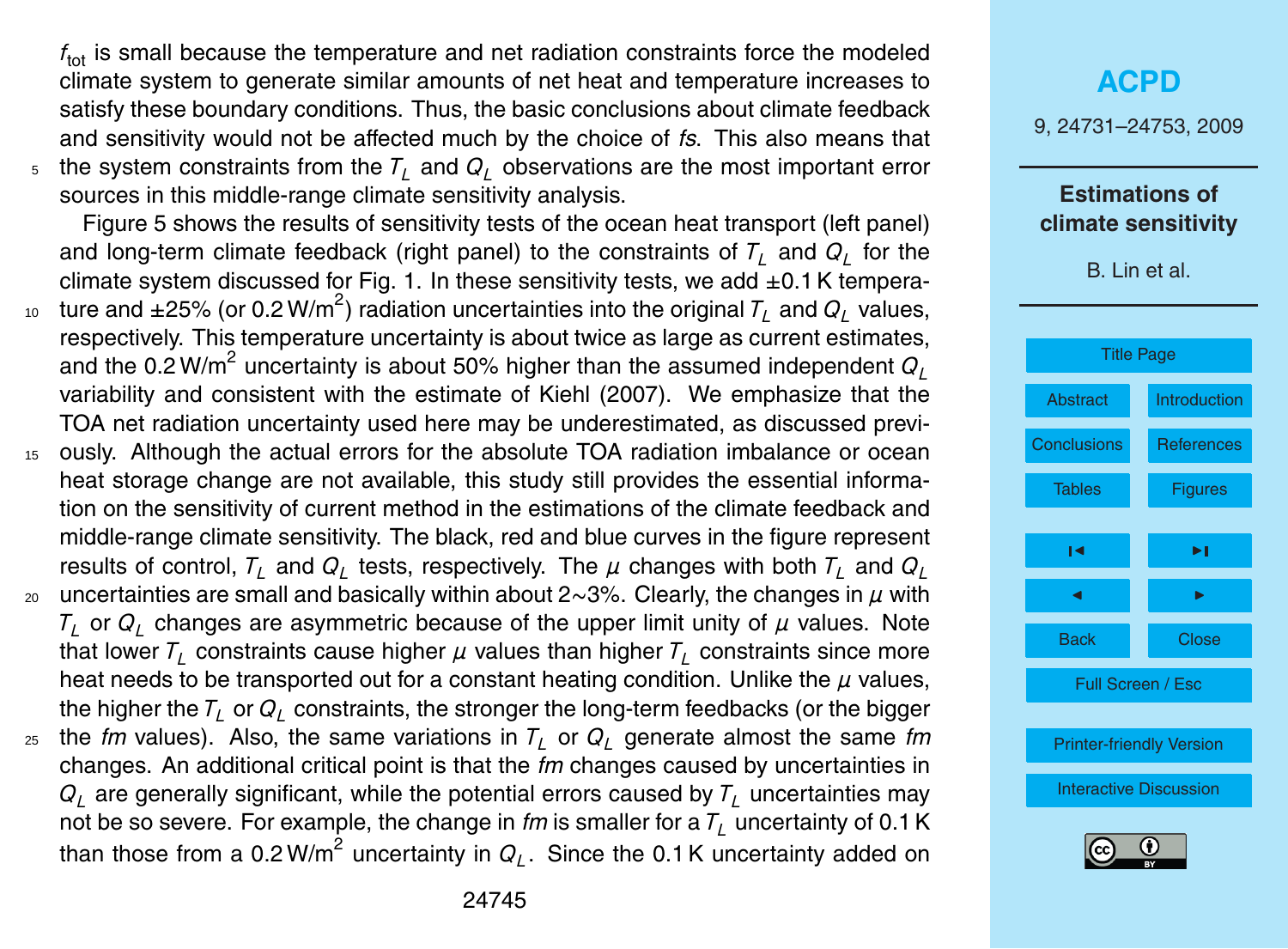<span id="page-15-0"></span> $\mathcal{T}_L$  is already about 100% of the increases in the estimated  $\mathcal{T}_L$  uncertainties, while the 0.2 W/m $^2$  uncertainty imposed on  $Q_L$  is only a 50% of the increases in the assumed independent *Q<sup>L</sup>* variability and could still be underestimated owing to potential large bias errors in the absolute TOA radiation imbalance estimate. Thus, it is more likely <sup>5</sup> that *Q<sup>L</sup>* errors would create larger errors in the estimated *fm*. Based on the results of current sensitivity tests, we estimate that the error bars for *fm* are about ±0.4 W/m<sup>2</sup>/K for the considered  $Q_L^{\parallel}$  uncertainty of 0.2 W/m<sup>2</sup>.

### **4 Conclusions**

Since for the modeled climate system (or for the climate variability on time scales about <sup>10</sup> a century) the climate memory is generally within 1 to 10 years, the estimated total climate feedback coefficient *f*<sub>tot</sub> would be in the range of −1.3 to −1.0 W/m<sup>2</sup>/K for the currently estimated 0.85 W/m<sup>2</sup> TOA radiation imbalance. Thus, for the 2×CO<sub>2</sub> climate (or 3.7 W/m<sup>2</sup> forcing), the estimated global warming would be in the range between 2.8 K to 3.7 K. Since the best estimated memory length of the climate system is about <sup>15</sup> 4 years owing to the time lag of the maximum autocorrelation beyond 0 lag of the GISS surface temperature data, the best estimates of *fm* and  $f_{\text{tot}}$  would be 4.8 and −1.2 W/m<sup>2</sup>/K, respectively, resulting in our estimated most likely warming of 3.1 K if the radiation imbalance used here can be confirmed. These results are clearly in alignment with previous projections around the peaks of climate sensitivity distributions obtained <sup>20</sup> from GCMs (IPCC, 2007). The difference between current estimates and previous results is that our estimates provide very straightforward physics, and have a great potential to reduce the broad range of climate predictions from GCMs.

Because of the extreme importance of the climate energy imbalance for climate studies as shown in this report, long-term measurements of the TOA radiation with <sup>25</sup> both high precision and high absolute accuracy are desperately demanded. These measurements will provide the key information to nail down the climate feedback and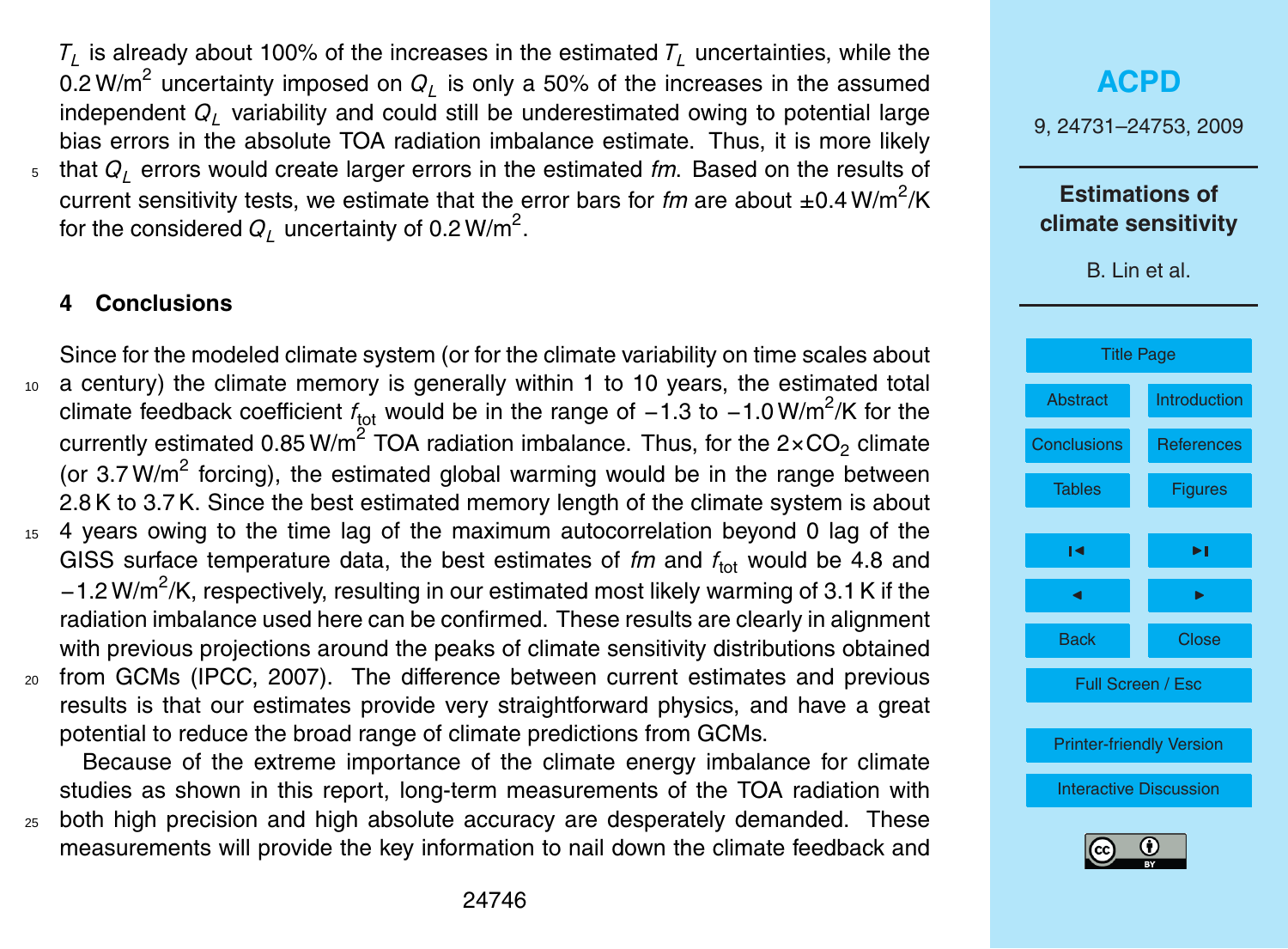<span id="page-16-0"></span>middle-range climate sensitivity. A great potential in accurate climate predictions, thus, could be realized. Furthermore, with long-term, accurate global energy imbalance measurements and the method suggested by this study, a physically-based tool for decisions related to global warming policies can be offered to the public and policymakers, <sup>5</sup> which will have enormous socioeconomic impacts.

*Acknowledgements.* The authors would like to express their appreciation to T. Wong, G. Gibson, D. Young, and D. Garber for their valuable comments and encouragement. This research was supported by NASA CERES mission and Energy and Water cycle Studies (NEWS) program.

#### <sup>10</sup> **References**

Aires, F. and Rossow, W. R.: Inferring instantaneous, multivariate and nonlinear sensitivities for analysis of feedbacks in a dynamical system: Lorentz model case study, Q. J. Roy. Meteor. Soc., 129, 239–275, 2003.

Blender, R., Fraedrich, K., and Hunt, B.: Millennial climate variability: GCM-simulation and

- <sup>15</sup> Greenland ice core, Geophys. Res. Lett., 33, L04710, doi:10.1029/2005GL024919, 2006. Dickinson, R.: Convergence rate and stability of ocean-atmosphere coupling schemes with a zero-dimensional climate model, J. Atmos. Sci., 38, 2112–2120, 1981.
	- Hansen, J., Lacis, A., Rind, D., Russell, G., Stone, P., Fung, I., Ruedy, R., and Lerner, J. 1984: Climate sensitivity: Analysis of feedback mechanisms, in: Climate Processes and Climate
- <sup>20</sup> Sensitivity, AGU Geophys. Monogr., 29, Maurice Ewing Vol. 5, edited by: Hansen, J. E. and Takahashi, T., American Geophysical Union, 130–163.
	- Hansen, J., Ruedy, R., Sato, M., and Reynolds, R.: Global surface air temperature in 1995: Return to pre-Pinatubo level, Geophys. Res. Lett., 23, 1665–1668, 1996.

Hansen, J., Nazarenko, L., Ruedy, R., and coauthors: Earth's energy imbalance: Confirmation <sup>25</sup> and implications, Science, 308, 1431–1435, 2005 .

- Hansen, J., Sato, M., Kharecha, P., Russell, G., Lea, D., and Siddall, M.: Climate change and trace gases, Phil. Trans. R. Soc., A., 365, 1925–1954, doi:10.1098/rsta.2007.2052, 2007.
	- IPCC: Summary for Policymakers, in: Climate Change 2007: The Physical Science Basis. Contribution of Working Group I to the Fourth Assessment Report of the Intergovernmental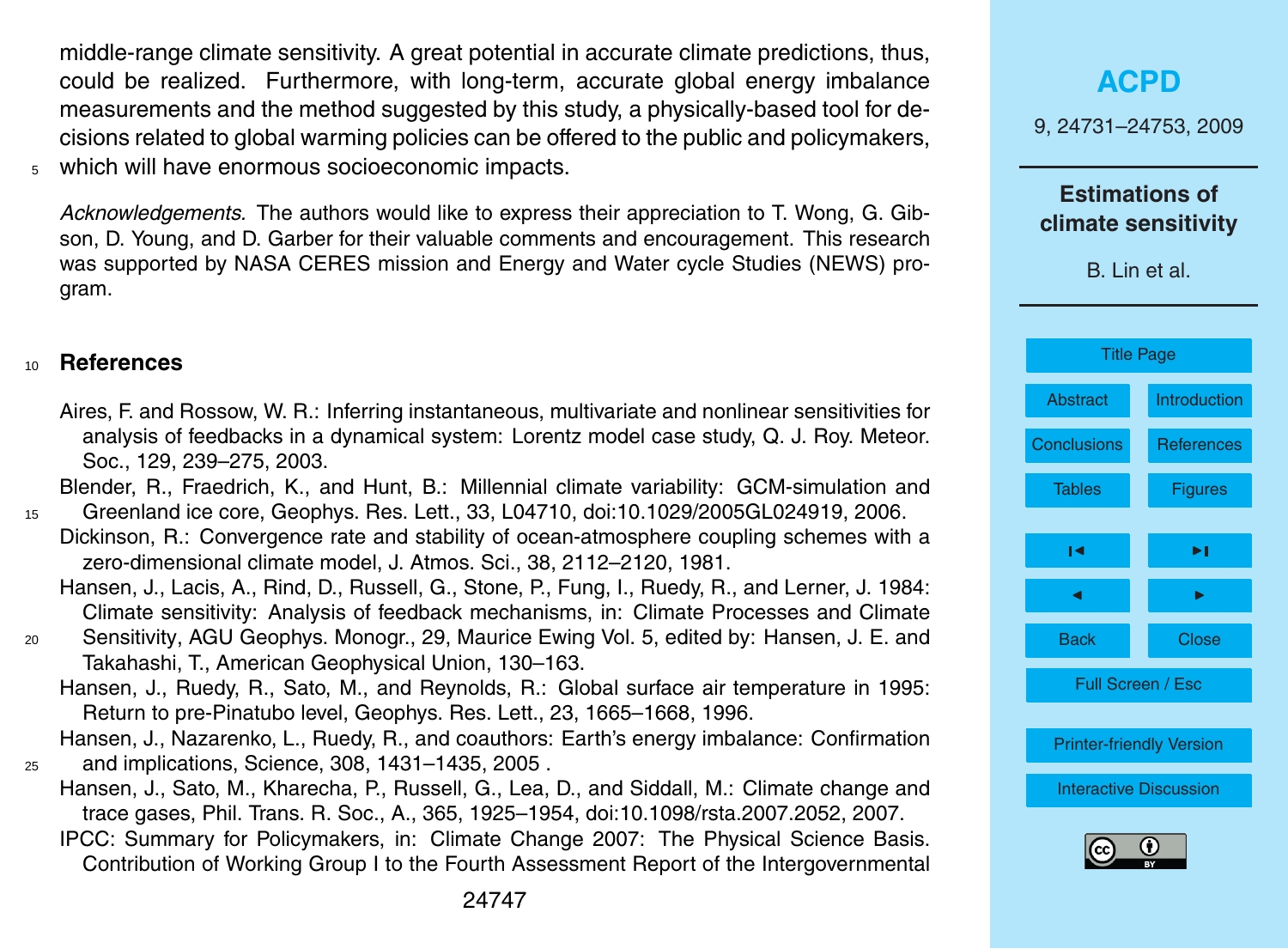Panel on Climate Change, edited by: Solomon, S., Qin, D., Manning, M., Chen, Z., Marquis, M., Averyt, K. B., Tignor, M., and Miller, H. L., Cambridge University Press, Cambridge, United Kingdom and New York, NY, USA, 2007.

Kiehl, J.: Twentieth century climate model response and climate sensitivity, Geophys. Res. <sup>5</sup> Lett., 34, L22710, doi:10.1029/2007GL031383, 2007.

- Lin, B., Stackhouse, P., Minnis, P., Wielicki, B., Hu, Y., Sun, W., Fan, T.-F., and Hinkelman, L.: Assessment of global annual atmospheric energy balance from satellite observations, J. Geophys. Res., 113, D16114, doi:10.1029/2008JD009869, 2008.
- Lindzen, R. and Giannitsis, C.: On the climate implications of volcanic cooling, J. Geophys. <sup>10</sup> Res., 103, 5929–5941, 1998.
	- Manabe, S., Bryan, K., and Spelman, M.: Transient response of a global ocean-atmosphere model to a doubling of atmospheric carbon dioxide, J. Phys. Ocean., 20, 722–749, 1990. Roe, G. and Baker, M.: Why is climate sensitivity so unpredictable, Science, 318, 629–632, 2007,.
- <sup>15</sup> Schwartz, S.: Heat capacity, time constant, and sensitivity of Earth's climate system, J. Geophys. Res., 112, D24S05, doi:10.1029/2007/2007JD008746, 2007.
	- Trenberth, K., Fasullo, J., and Kiehl, J.: Earth's global energy budget: B. Am. Meteor. Soc., 90, 311–323, 2009.

Von Storch, J.-S.: On statistical dissipation in GCM-climate, Clim. Dynam., 23, 1–15, <sup>20</sup> doi:10.1007/s00382-004-0404-2, 2004.

- Wielicki, B. A., Wong, T., Allan, R., and coauthors: Evidence for large decadal variability in the tropical mean radiative energy budget, Science, 295, 841–844, 2002.
- Willis, J., Roemmich, D., and Cornuelle, B.: Interannual variability in upper-ocean heat content, temperature, and thermosteric expansion on global scales, J. Geophys. Res., 109, C12036, <sup>25</sup> doi:10.1029/2003JC002260, 2004.
	- Wong, T., Wielicki, B. A., and Lee III, R. B.: Reexamination of the observed decadal variability of earth radiation budget using altitude-corrected ERBE/ERBS nonscanner WFOV data, J. Clim., 19, 4028–4040, 2006.

Wu, W. and Dickinson, R.: Time scales of layered soil moisture memory in the context of land-<sup>30</sup> atmosphere interaction, J. Clim., 17, 2752–2764, 2004.

**[ACPD](http://www.atmos-chem-phys-discuss.net)**

9, 24731–24753, 2009

#### **Estimations of climate sensitivity**

| <b>Title Page</b>               |                     |  |
|---------------------------------|---------------------|--|
| <b>Abstract</b>                 | <b>Introduction</b> |  |
| <b>Conclusions</b>              | <b>References</b>   |  |
| <b>Tables</b>                   | <b>Figures</b>      |  |
|                                 |                     |  |
| ∣◀                              | ▶∣                  |  |
| ◀                               | ▶                   |  |
| Back                            | Close               |  |
| Full Screen / Esc               |                     |  |
|                                 |                     |  |
| <b>Printer-friendly Version</b> |                     |  |
| <b>Interactive Discussion</b>   |                     |  |
|                                 |                     |  |

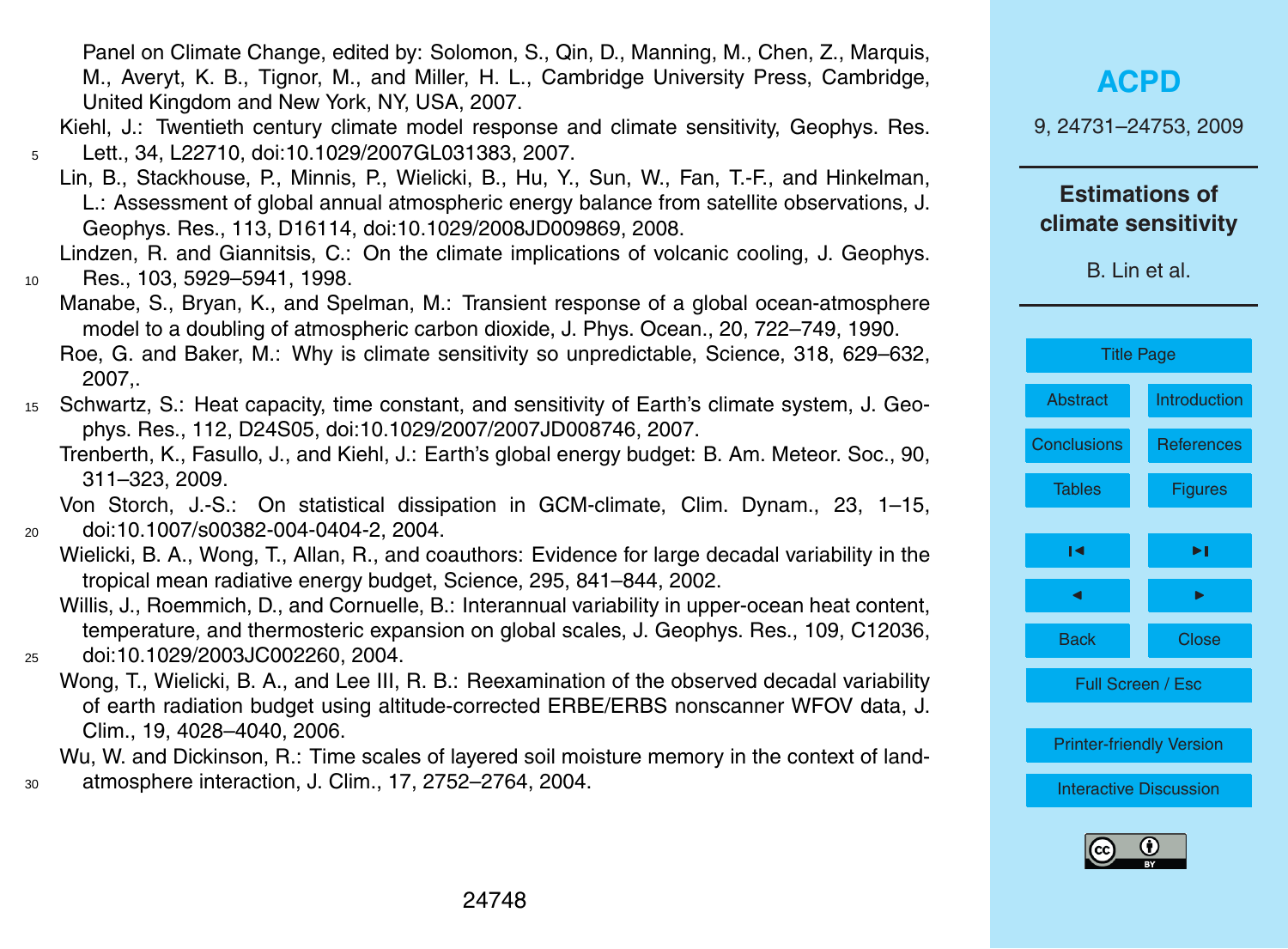9, 24731–24753, 2009

### **Estimations of climate sensitivity**

<span id="page-18-0"></span>



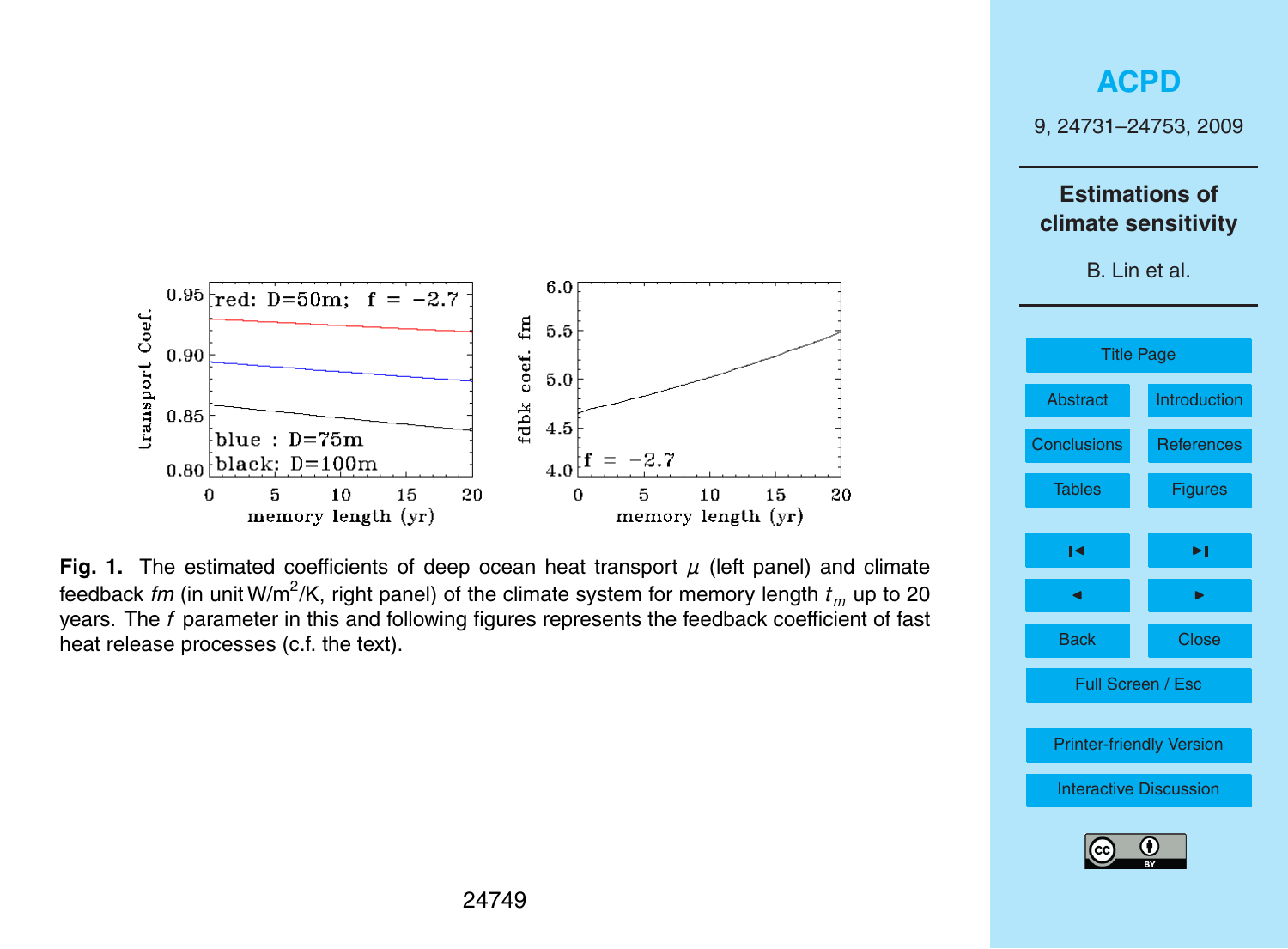

Fig. 2. Calculated results of TOA net radiation (top panel) and surface temperature (lower panel) during the last 120 years for a climate system with memory length of 10 years. For the surface temperature plot, calculated results (black line) are offset by 0.2 K to compare to the 5-year running mean of the observed GISS surface data (red curve).

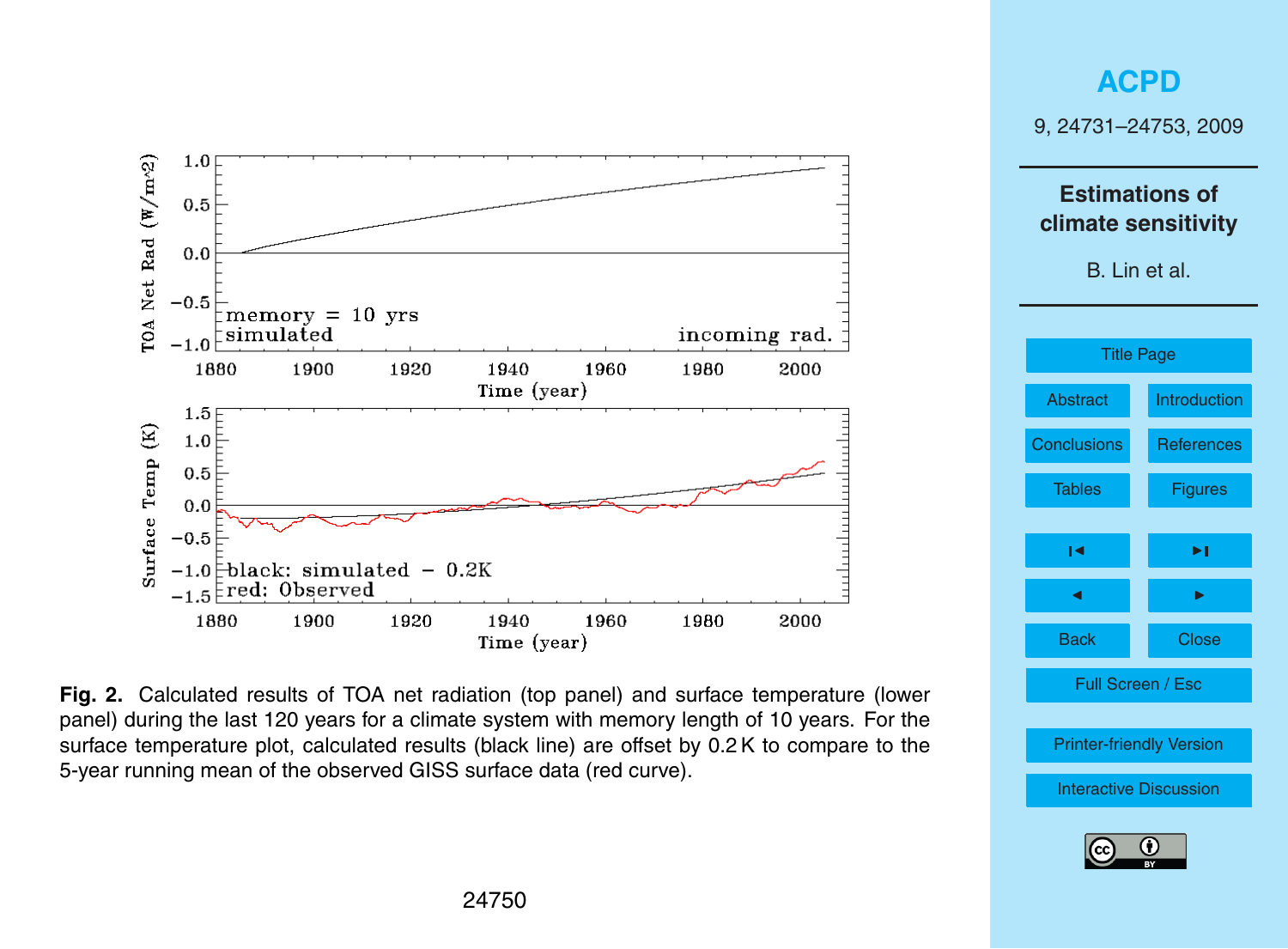9, 24731–24753, 2009

### **Estimations of climate sensitivity**





Fig. 3. The change of estimated climate time constant with climate system memory.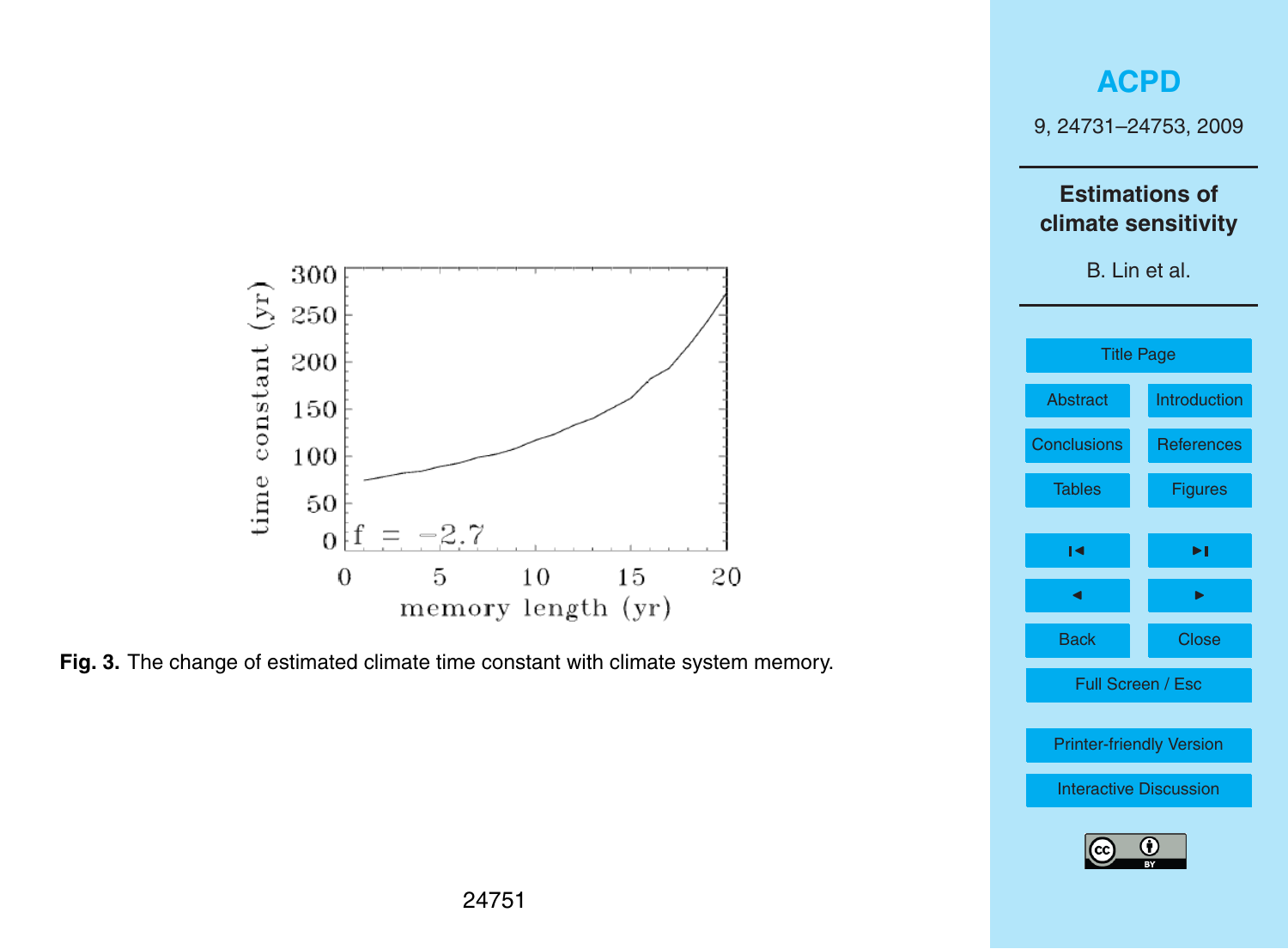





9, 24731–24753, 2009